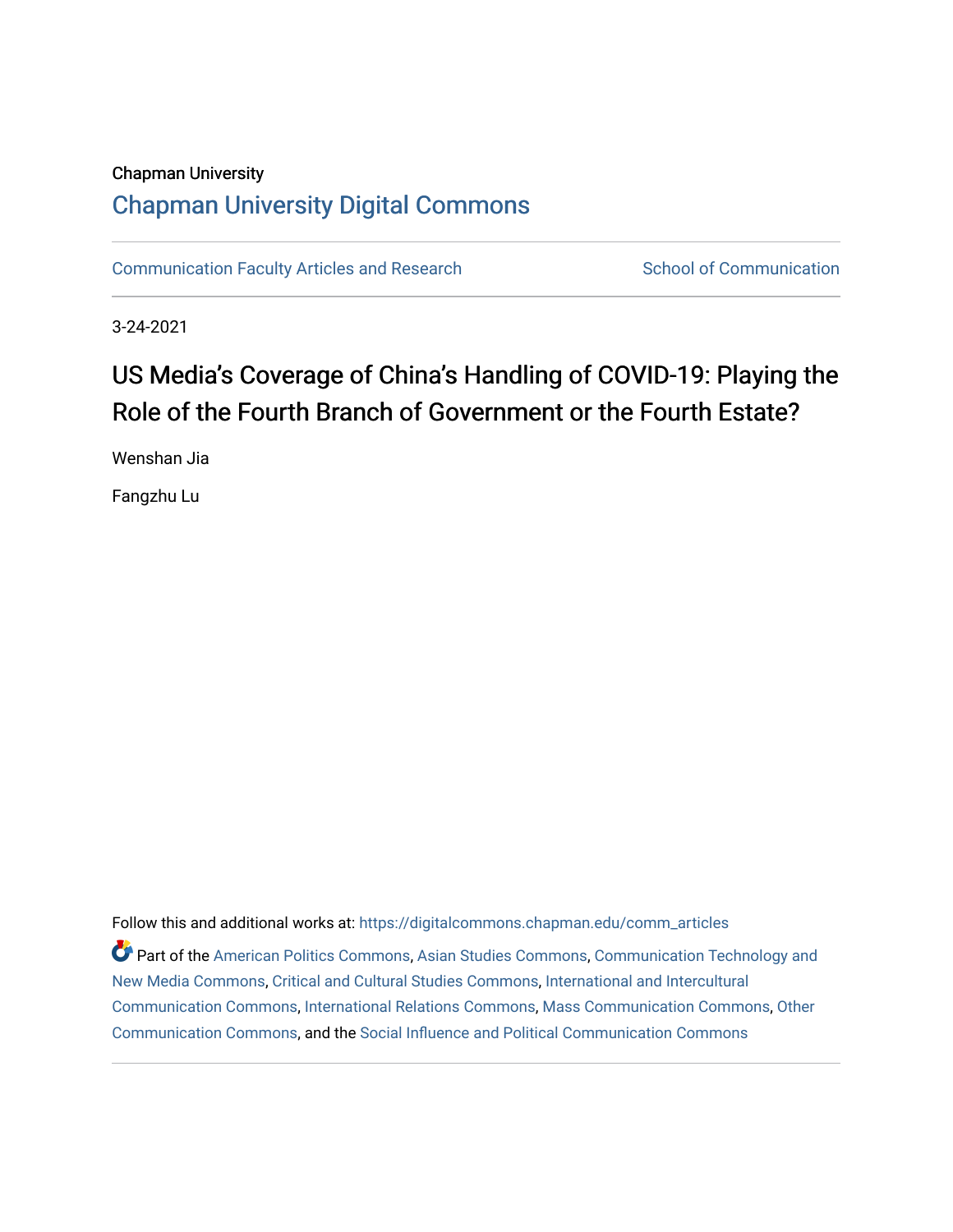## US Media's Coverage of China's Handling of COVID-19: Playing the Role of the Fourth Branch of Government or the Fourth Estate?

## **Comments**

This article was originally published in Global Media and China, volume 6, issue 1, in 2021. [https://doi.org/](https://doi.org/10.1177/2059436421994003) [10.1177/2059436421994003](https://doi.org/10.1177/2059436421994003)

This scholarship is part of the [Chapman University COVID-19 Archives](https://digitalcommons.chapman.edu/covid-19_archives/).

## Creative Commons License



This work is licensed under a [Creative Commons Attribution-Noncommercial 4.0 License](https://creativecommons.org/licenses/by-nc/4.0/) 

Copyright The authors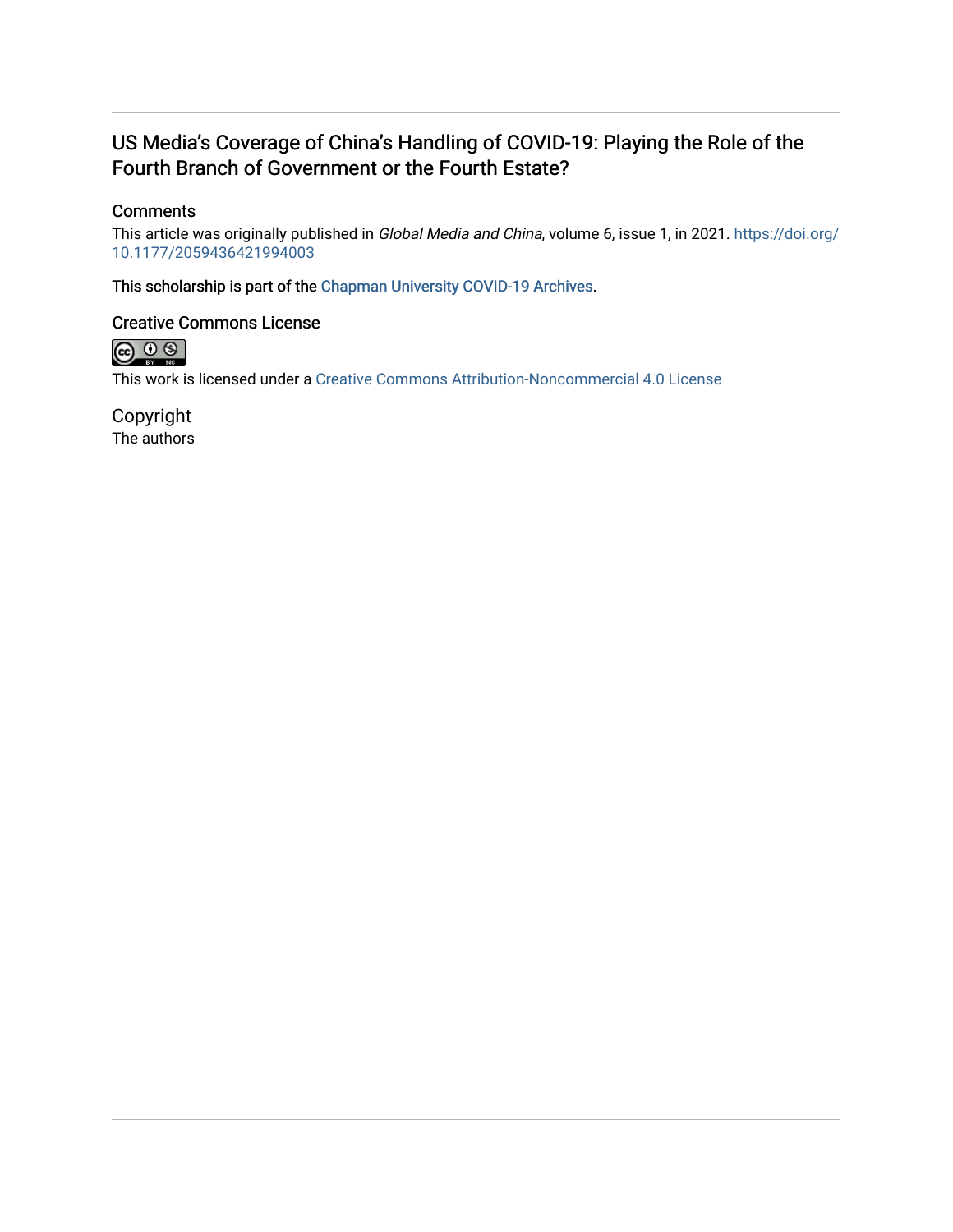*Special Issue Article*



**US media's coverage of China's handling of COVID-19: Playing the role of the fourth branch of government or the fourth estate?** DOI: 10.1177/2059436421994003 Global Media and China 2021, Vol. 6(1) 8–23 © The Author(s) 2021 Article reuse guidelines: [sagepub.com/journals-permissions](https://uk.sagepub.com/en-gb/journals-permissions) [journals.sagepub.com/home/gch](https://journals.sagepub.com/home/gch)



**Wenshan Jia** Shandong University, China; Chapman University, USA

**Fangzhu Lu** Renmin University of China, China

#### **Abstract**

The present study is an analysis of a sample of reports on China's handling of COVID-19 by several major US media with a focus on a controversial op-ed by the *Wall Street Journal*. It is found that instead of covering it objectively as a public health crisis, these media reports tend to adopt the strategy of naming, shaming, blaming, and taming against China. In other words, they seize the outbreak of COVID-19 in Wuhan as an opportunity to serve Trump's "America First" doctrine by a coordinated attempt to destroy the Chinese dream and arresting China's ascendency. First, the naming/shaming technique is used to tarnish China's image as a virus. The op-ed on the *Wall Street Journal* describes China as "the real sick man of Asia." In addition, a cluster of ferociously negative names are slung onto China to describe the coronavirus as "the Wuhan virus," "the Belt & Road Initiative pandemic," "the China virus," and so on. Second, the blaming technique is applied. On top of such negative name-calling, these media tend to blame the Chinese leadership, the political system, and finally Chinese food culture for eating pangolins. Finally, the taming technique is used to constrain, isolate, or quarantine China. One goal behind such a China threat strategy is to fan American or foreign businesses to move (back) to the United States out of China. Another goal is to create the public opinion environment that would be conducive to some American groups' litigations against China. It is concluded that American mainstream media while quarreling with the Trump administration for domestic affairs seem to be colluding with the conservative intellectual base in the United States in supporting Trump's strategy to knock down and divide China.

#### **Corresponding author:**

Fangzhu Lu, Renmin University of China, No.59 Zhongguancun Road, Haidian District, Beijing, 100872, China. Email: fangzhu.lu@ruc.edu.cn

 $\circledR$ Creative Commons Non Commercial CC BY-NC: This article is distributed under the terms of the Creative  $(cc)$ Commons Attribution-NonCommercial 4.0 License (https://creativecommons.org/licenses/by-nc/4.0/) which permits non-commercial use, reproduction and distribution of the work without further permission provided the original work is attributed as specified on the SAGE and Open Access pages (https://us.sagepub.com/en-us/nam/open-access-at-sage).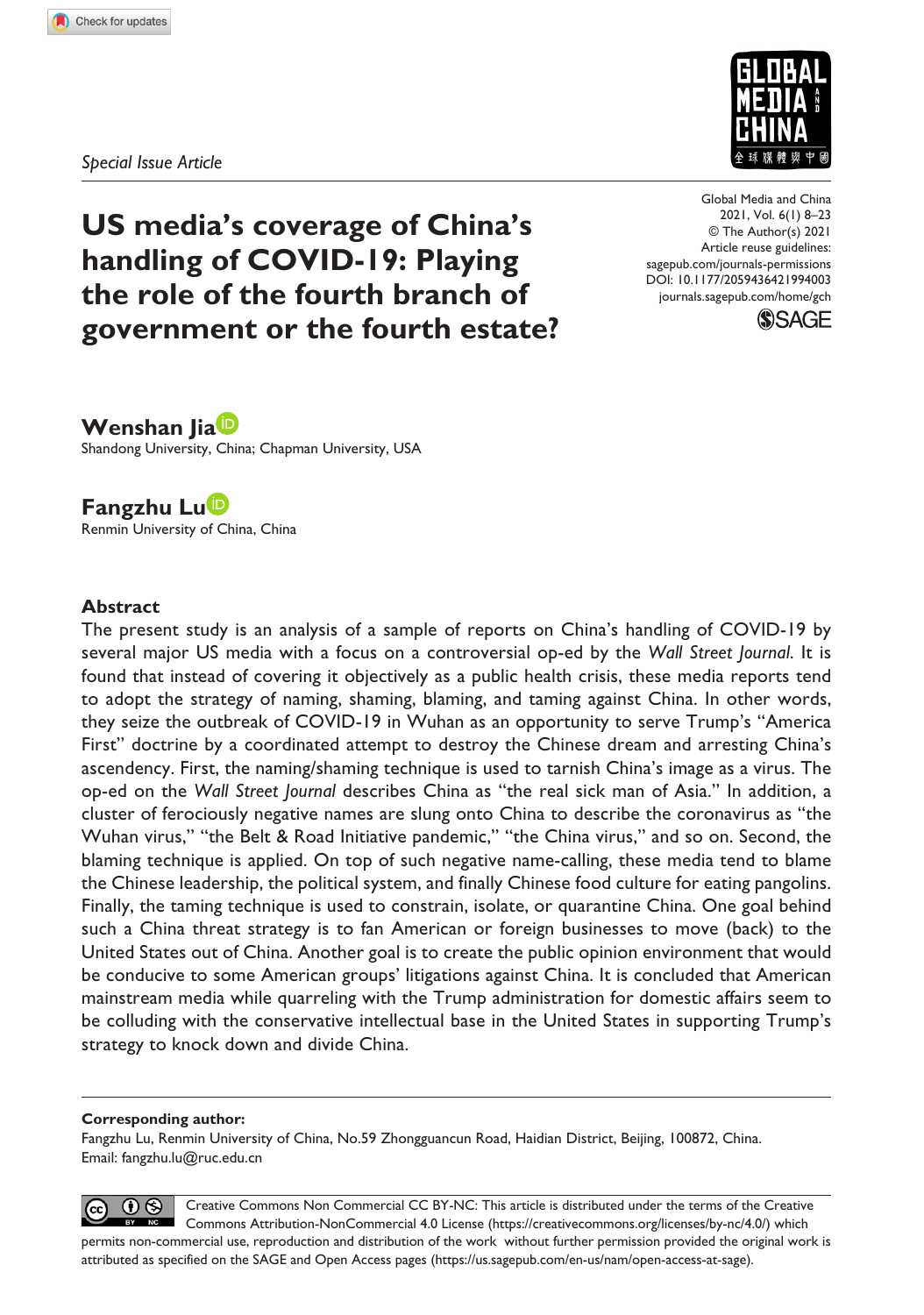#### **Keywords**

China's national image, COVID-19, rhetorical technique, US media

#### **Introduction**

The outbreak of COVID-19 pandemic from Wuhan, China, in 2020 has been exerting a huge impact on public health, politics, economics, and social development across the globe. The current world order has also been greatly challenged, especially among the United States as the largest developed country and China as the largest developing country. The contentious and deteriorating relationship between China and the United States has triggered various types of conflicts, including trade disputes; the closure of regional diplomatic consulates such as Chinese Consulate in Houston, Texas, and US Consulate in Chengdu, China; the mutual expulsion of foreign correspondents; the crackdown of Chinese companies in the United States; and so on. According to the data released in the first half year of 2020 by Pew Research Center, it shows that two thirds of Americans hold an unfavorable attitude toward China, which reaches the highest peak of negative rating of Chinese people and the government leaders by Americans since 2005. Major factors that influence American attitudes toward China include trade deficit between China and the United States, domestic job losses, China's human rights issues, environmental pollution, and so on. Compared with Democrats and Democratic leaning people with 72% who dislike China, this kind of negative attitude toward China is more prominent in Republicans with a rate 10% higher. Moreover, an increasing number of Americans, about nine in 10, view China's power and rise as a threat to the United States, especially among young people, compared with 15years ago. Furthermore, nearly 70% Americans who are older than 50years view China as a major threat, with their worries focusing upon China's cybersecurity, global environmental impact, and other economic factors. About 91% hold the point of view that the United States should be the world's leading power (Devlin et al., 2020). Besides the United States, many other countries, including Australia, Canada, South Korea, the United Kingdom, and Germany, all view China in a negative light as they think China has handled COVID-19 poorly. Moreover, Asian American Studies Professor Russel Jeung from San Francisco State University found in a study that the number of American news reports about racial discrimination during the COVID-19 pandemic period has increased by 50% between February 7 and March 9, 2020 (University Development, 2020). Breaking it down into specific categories, he found that "community resistance to racism" accounts for 27%, "stereotyping" accounts for 16%, "discrimination against Asian American communities" accounts for 23%, and "politician statements and policies" take up 14% (Oppenheim, 2020). Stop AAPI Hate Center and an anti-racism advertisement campaign have been launched to allow people to report racial harassment and discrimination attacks both online on social media and offline.

During the era of uncertainty and initial panic caused by the COVID-19 flu, news agencies have the responsibility to deliver the truth behind the story to people. However, Trump administration wants to start a "cold war" with China so as to achieve his mantra of "America First." His "cold war" against China has been greatly facilitated by the outbreak of COVID-19. Based on the data discussed above, we have enough evidence to prove that American news media have been playing a significant role in promoting Trump government's ideology and political strategy. Therefore, an analysis of their news frames using discourse analysis is due. Allport and Postman (1947) argue that a rumor can grow and spread rapidly and widely when there is lack of news delivered by professional groups. When some social crises abruptly happen, people usually become quite nervous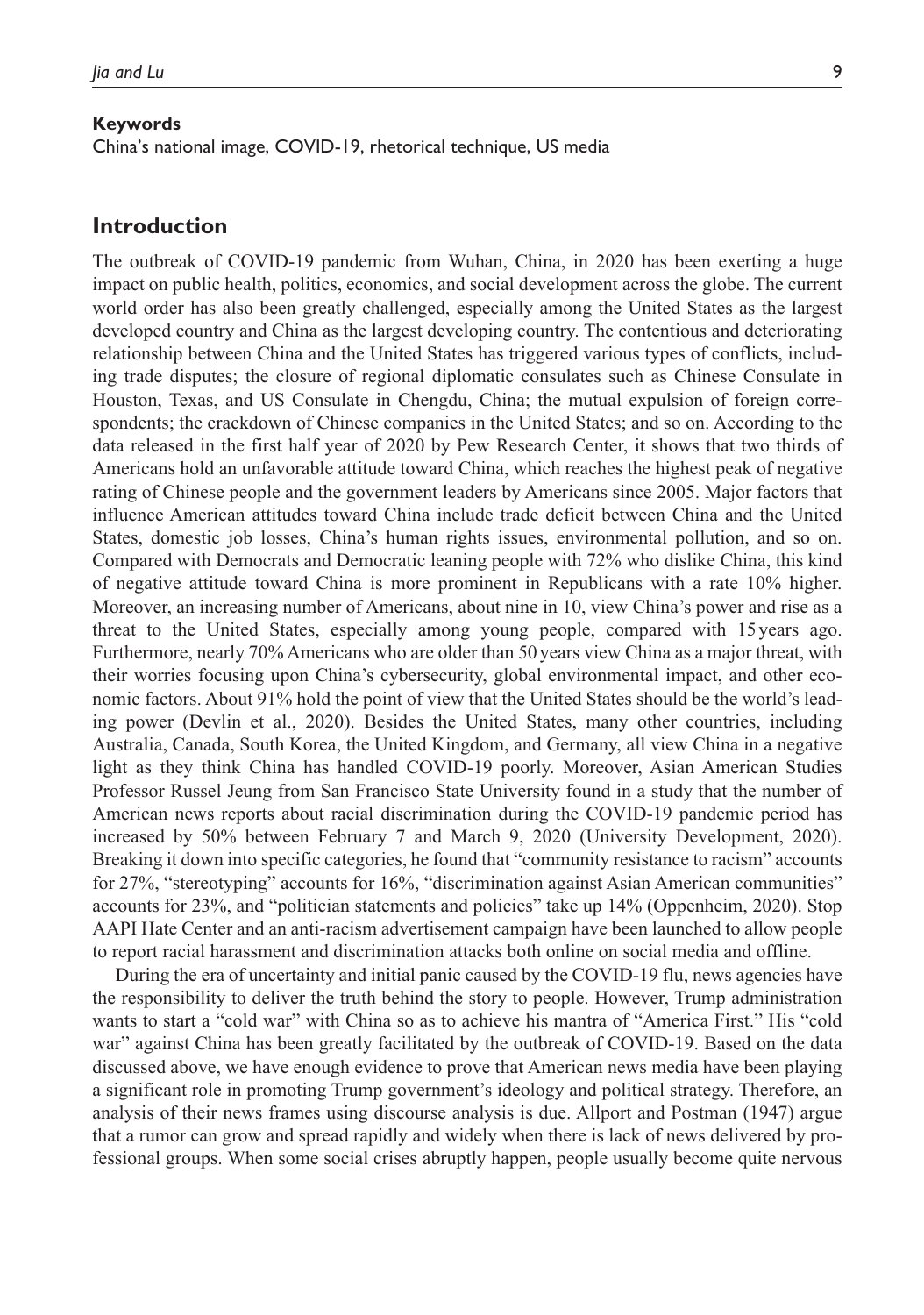without obtaining enough details of news they need, and they would easily believe in unverified information from unofficial sources, which may take the form of misinformation or disinformation. Therefore, clear, transparent, and timely news reports by trustworthy news organizations can maintain social order and stability, appease people's worries and anxiety, and play a helpful function in discounting or getting rid of widespread rumors and fake news.

However, news media from the United States in the era of the Trump administration such as the *Wall Street Journal* (*WSJ*), *New York Times*, and *Washington Post* are found to consistently hold explicitly or implicitly Trump's "America First" doctrine in their news coverage on COVID-19 with reference to China. Styling themselves as objective and neutral observers of the society and world affairs, they have now demonstrated a clear political inclination and used rhetorical tools such as the techniques of naming, shaming, blaming, and taming in their coverage of China. The strong agenda-setting effect of the US media may be deepening the preexisting bias toward China already held by many Americans and international readers. It seems that US mainstream media's news coverage of China's fight against coronavirus and China's global assistance in the world's fight against the virus has diverted people's attention from combating humanity's common enemy COVID-19 to instigating racism and nationalism in the United States against China and targeting China rather than the pandemic as the real enemy. In this article, we plan to answer the following research question: How have the American mainstream media reported on China with reference to COVID-19? More specifically, how have the US mainstream media covered Trump's "China virus" or "kung flu"? To accomplish our goal, we will analyze, with a focus on the controversial op-ed published by the *WSJ* on February 3, 2020, how several US mainstream media have reported on China's combat against COVID-19 both at home and abroad.

#### **Review of literature**

Regarding news framing and content analysis of public health crises covered by newspapers, scholars have already done relatively abundant research. In the study done on the media coverage of the outbreak of the severe acute respiratory syndrome (SARS) by the *Associated Press* and the *Xinhua News Agency* in 2003, four frame dimensions are found to embed themselves in the news coverage. They include attribution of responsibility from Chinese government and concerned authorities, economic and financial consequences of SARS, human interest of involving an emotional angle or adding personal feelings, and severity frame perceiving SARS pandemic's seriousness, threat, and its magnitude (Beaudoin, 2007). News framing of human interest and attribution of responsibility was more obvious in the *Associate Press*'s coverage, whereas the severity frame was used more by *Xinhua News Agency*. Content analysis of news coverage has also been applied in dissecting three Chinese news magazines, that is, *Beijing Review, Time*, and *Newsweek*. It is found that Chinese government's crisis management strategies are determined by external pressure and internal government intervention (Meng & Berger, 2008). Specifically, personnel of different administrative levels ranging from the local to the international have involved to effectively control the crisis. Besides, studies on media coverage of three health issues, including mad cow disease, West Nile virus, and avian flu, reveal that coverage of health crises, using case studies, demonstrates a significant correlation between news framing and the nature of the epidemic diseases as well as different phases of issue development cycles across different diseases (Shih et al., 2008). If the epidemic disease demonstrates stronger political nature, then its relevant news coverage tends to have more conflict frames. Health crises like HIV/AIDs have been framed differently by the *Associate Press* with a clear anti-government frame and *Xinhua News Agency* with a pro-government frame (Wu, 2006). It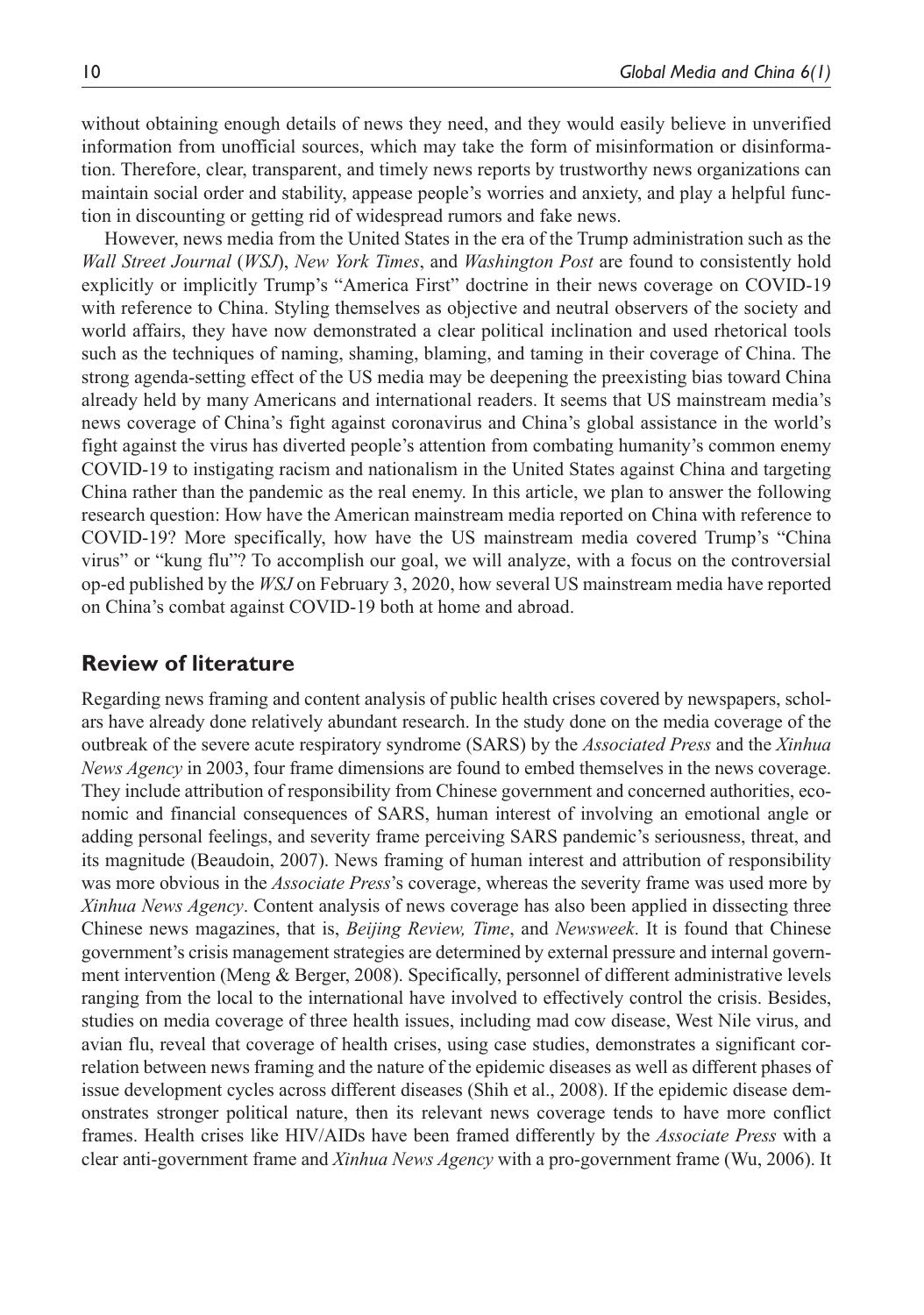is pointed out that there are three typical frames employed by the *Associate Press* such as "the dishonesty/oppression frame, the human rights abuser frame, and the incompetence frame," whereas there are also three major frames adopted by *Xinhua News Agency* such as "the defense frame, the progress frame, and the ambivalence/ambiguity frame."

The outbreak of coronavirus pandemic occurred in Wuhan, China, in December, 2019. Therefore, information sources released by Chinese government was initially treated as important sources that people around the globe paid attention to. Some Western scholars find that English news reports released by media of authoritarian countries, including China, Turkey, Iran, and Russia, are good at producing COVID-19-related content on social media for wide distribution among a larger global audience. The effect on the audience brought about by these state-led English news agencies is usually high. However, such health news is usually regarded as biased and misleading as it is politicized by means of criticizing the corrupt democratic system, praising its own leadership, and making use of conspiracy theories (Bright et al., 2020). It is true that the tension between China and the United States has been exacerbated by a pandemic-related information deficit due to the fact that most Americans are unfamiliar with Chinese media and culture while many Chinese have a good knowledge of the US media (Moser, 2020). The information asymmetry can be reflected in several aspects such as China's internet blocks and firewalls, a higher number of Chinese students studying in the United States than American students in China, and different media control systems, further leading to asymmetry in the quality of political media discourse between the United States and China.

Facing the arrival of COVID-19 and a shocking number of infections and deaths, the US government and its health care system lag behind in responses and are ill prepared. Carter et al. (2017) find that racial and ethnic discrimination have an adverse effect on people of color's mental and physical health, especially the psychological health. Racial discrimination and ethnic disparities have also been identified by scholars claiming that ethnic groups in the United States such as Blacks tend to have a higher rate of getting infected or even dying from coronavirus, illustrating devastating effects brought about by the disease on communities of color (Laurencin & McClinton, 2020). Thus, they call for a specially established body "National Commission on COVID-19 Racial and Ethnic Health Disparities" to address the issue of health disparities among different racial groups in the United States. The Chinese group in particular has been targeted by many Western media with news titles such as "China is the real sick man of Asia" and they describe COVID-19 as "Chinese virus pandemonium," which exacerbates intense racial discrimination and tars China's national image (Wen et al., 2020). Social media has already become an important platform for people to obtain news during the pandemic era. At the early stage of the COVID-19, the speed at which health communication is distributed on social media falls behind the outbreak and development of the COVID-19. Some false and misleading virus-related content has been categorized by scholars into four types, that is, unreliable misinformation, conspiracy/ scientifically questionable news, clickbait, and political and biased news. Together, they exert a deep and long impact on public health, national elections, and intervention policies (Sharma et al., 2020). Misinformation has also been found on Facebook's advertising platform with a clear demographic target regarding news and political advertisements (Mejova & Kalimeri, 2020). In comparison with news, political advertisements related to coronavirus and public health topics target an older generation who may be easily misled by misinformation or disinformation. A relevant study about misinformation and news trustworthiness conducted in democratic countries, including the United States, the United Kingdom, Argentina, Spain, Germany, and South Korea, finds that both the less educated people and young people are much more likely to rely on social media and messaging applications to obtain news, and political orientation plays a significant role in trusting news. Furthermore,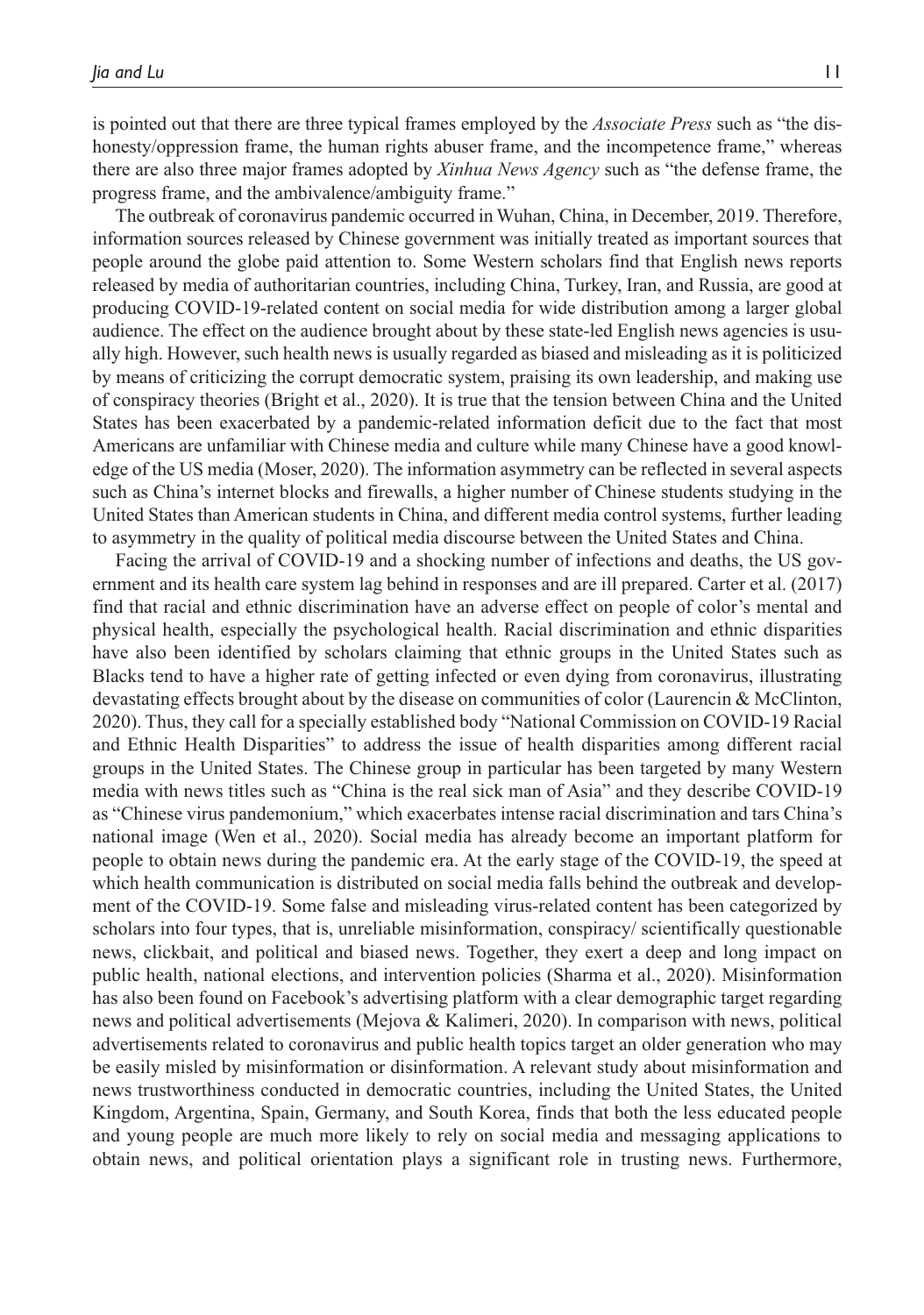scholars who have studied information transmission networks on twitter in South Korea reveal that most news do not have a medical frame, and news articles containing COVID-19-related medical information have stronger spillover effect in comparison with those without medical frames (Park et al., 2020). It should also be noted that public health officials play a more important role that cannot be replaced by social media networks during the pandemic era.

In the United States, people who are left-libertarians tend to have more trust in independent news organizations than the government while right-conservatives trust the White House much more (Nielsen et al., 2020). Compared with other countries, Americans tend to have lower trust of government and there is a lot of misinformation and false news following a bottom-up pattern. Communication intensity and risk perception brought about by unpredictable emergence and spread of misinformation have challenged the classical crisis lifecycle, including four stages of "prodromal, acute, chronic and resolution" (Yu et al., 2020). Thus, the pandemic has been closely interacting with infodemic challenges (Jia, 2020; Yu et al., 2020).

In this article, we try to explore the techniques of naming and shaming, blaming, and taming applied in the sampled news articles. The naming and shaming technique has been analyzed in many fields, including public opinion content analysis, legal studies, and policy studies. In policy studies, Pawson (2002) points out that "naming and shaming" strategy used in policy intervention is the same as "'public disclosure' to overcome recalcitrant behavior," which is positively contagious (p. 212). When studying government killing, naming, and shaming, DeMeritt (2012) finds that shaming threatens leaders and perpetrators with legal and economic punishment and threatens leaders' monopoly of power. In public opinion studies, scholars who study shaming on twitter classify shaming tweets into six categories, including "abusive, comparison, passing judgment, religious/ethnic, sarcasm/joke, and whataboutery" (Basak et al., 2019, p. 208). Moreover, Snyder (2020) has identified the emotional result of naming and shaming used in human rights activism, including anger, hatred, humiliation, social withdrawal, resistance, contempt, and so on. Blaming, shaming, and taming are also emotionally negative attacks embedded in news reports. They deserve much in-depth scrutiny in public health crisis studies as the public generally experience a high fluctuation in the initial phase of this kind of crisis. However, we barely see any relevant study focusing upon this situation. The application of blaming in discourse analysis reveals that journalists doing "factual" news reports need to be aware of metaphors indicating certain power hierarchies with a supportive tone (Roelofs, 2014). The technique of blaming has also been used in news framing analysis, especially the responsibility regarding social problems (Holton et al., 2012). Wyatt (2012) points out that the narrative of blaming is mainly about the rise of problems and tragedies, and he proposes a model of blame in journalism studies, including the context for blame, the philosophy of blame, the need for blame, the force of blame, and the tone of blame. We define taming here as a discursive effort to abusively constrain and shape the behavior of the counterpart usually against the counterpart's wishes, preferences, and interest.

The studies reviewed above constitute a solid basis of knowledge for the present study to build on. This body of research seems to have reached the following consensus: First, the statement that news and news media as truth-holders free of biases and possessed by objectivity is already debunked as a myth. Second, framing is inherent in news coverage. Third, the coverage of COVID-19 by Western media in general and the American mainstream media in particular is one of the most biased and politicized cases of news coverage in recent memory. However, as news reporting on COVID-19 is a new and still ongoing journalistic practice of growing proportions, a more updated, more systematically documented and analyzed textual or rhetorical study of such a politicized news coverage in light of an ideological and strategic perspective is highly warranted to both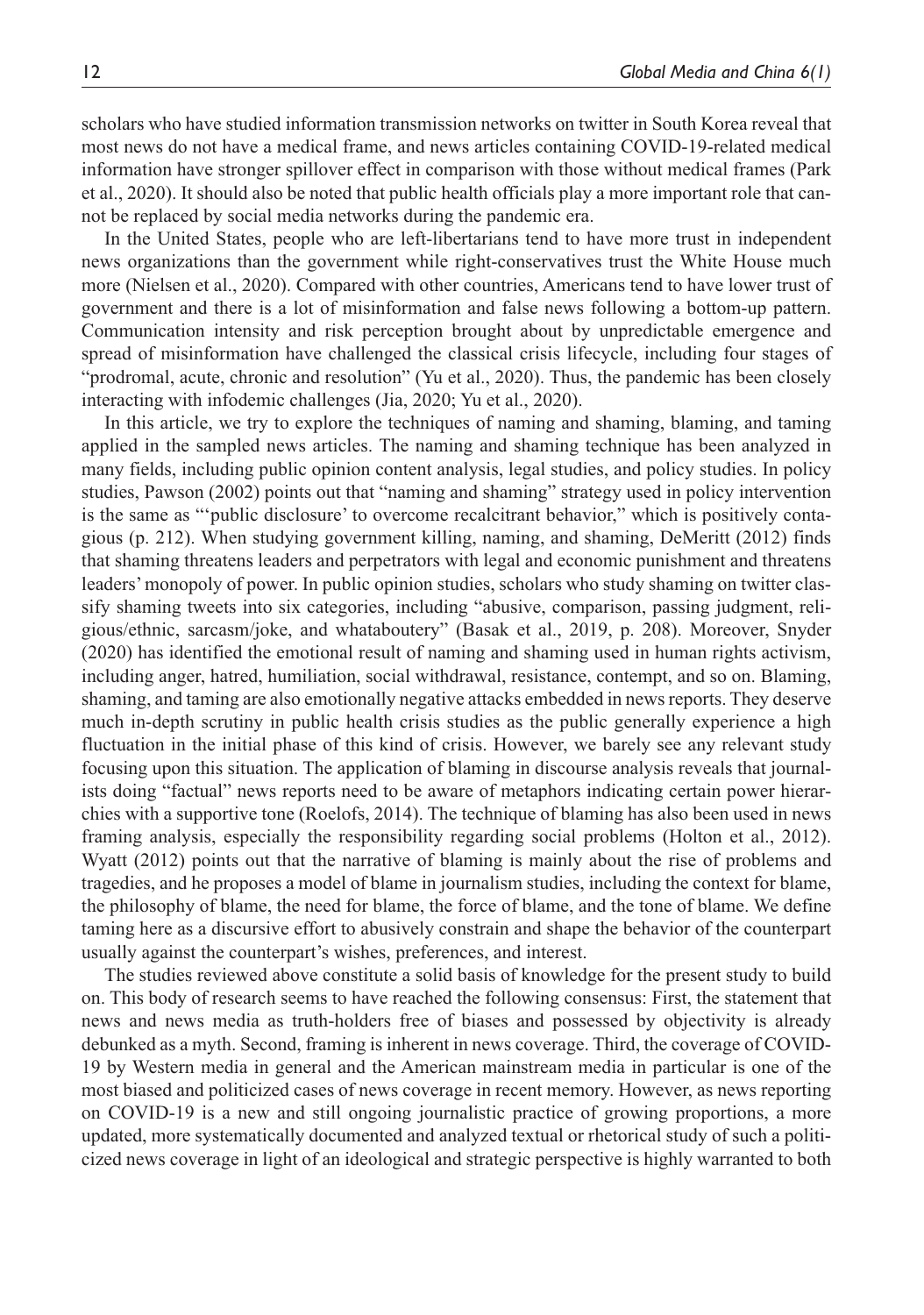uncover the working mechanism of framing and make the argument for media reform. Given the fact that no rhetorical studies regarding US media coverage of COVID-19 with reference to China have been found, this study aims to fill this research gap.

## **Method**

In this study, we collect data from three US mainstream news media such as the *New York Times, Washington Post*, and *WSJ*, and one US magazine *Foreign Policy*. We choose these major US media to analyze news reports relevant with the COVID-19 pandemic for two reasons. On one hand, these news media enjoy world-renowned reputation and have a large amount of circulation both inside and outside of the United States. On the other hand, China imposed restrictions upon journalists working for the *New York Times, Washington Post*, and *WSJ* in March 2020. These American journalists were requested by China to return their media passes with an expiration date by the end of 2020 within 10 days as a punishment for their negative coverage of China with reference to COVID-19. These reporters are also banned from working in Hong Kong and Macau. We choose *Foreign Policy* in our analysis as this magazine is one of the mainstream American magazines on global affairs. Regarding their political leaning based on media bias and fact check website, both the *New York Times* and *Washington Post* have a moderate liberal left-center bias with arguably a high factual reporting style, whereas the *WSJ* has a conservative right-center bias with arguably a mostly factual reporting style. In contrast, *Foreign Policy* is the least biased and has a high factual reporting (Media Bias/Fact Check, 2020). Regarding the timeframe we set in this research, the outbreak of COVID-19 pandemic started from December 2019 and the initial news reports were consecutively released from January 2020. In July 2020, *Xinhua News Agency* reported that the emergency response in Beijing had adjusted from Level 2 to Level 3, declaring that COVID-19 pandemic had been almost under control in China.

We apply the four rhetorical techniques, namely, naming, shaming, taming, and blaming, as an integrated framework in our news analysis because they constitute a coherent logical sequence fitting and proper for the nature of the body of discourse under inquiry. First of all, naming originates from Confucianism. On one hand, Confucianism advocates for "Ming(naming)zheng Yanshun" (名正言顺) in conducting public affairs (Confucius, 1979). The concept of "Mingzheng Yanshun" means that one gets formal power from proper naming given to him or her to govern. Giving nicknames to others, however, is a form of improper naming. It is a form of abuse of power, especially under the Trump government, and political leaders use nicknaming as a political rhetoric from the ancient time to the modern days (Ross & Rivers, 2020). This is unfortunately widely practiced by the Trump administration and the mainstream US media especially toward China. For example, President Trump calls the coronavirus as the "China Virus" and Joe Biden as "sleepy Joe" and supports the *WSJ*'s op-ed demonizing China as "the real sick man of Asia." The rhetorical technique of shaming is embedded in such improper and degrading naming. Calling names or nicknames, attempting to twist reality and facts, is a form of unethical communication as it is abusive and degrading. Naming and shaming naturally leads to blaming as the next logical step especially when such naming/shaming is not effectively refuted. This is especially true during the COVID-19 period when Trump government constantly blamed China for not learning a good lesson from the outbreak of SARS pandemic in 2002 and for lack of transparency about the pandemic without the conclusive scientific evidence in the first place. Their motive is quite simple: to abusively tame China and eventually contain China's rise on the global stage. So certain mainstream US media,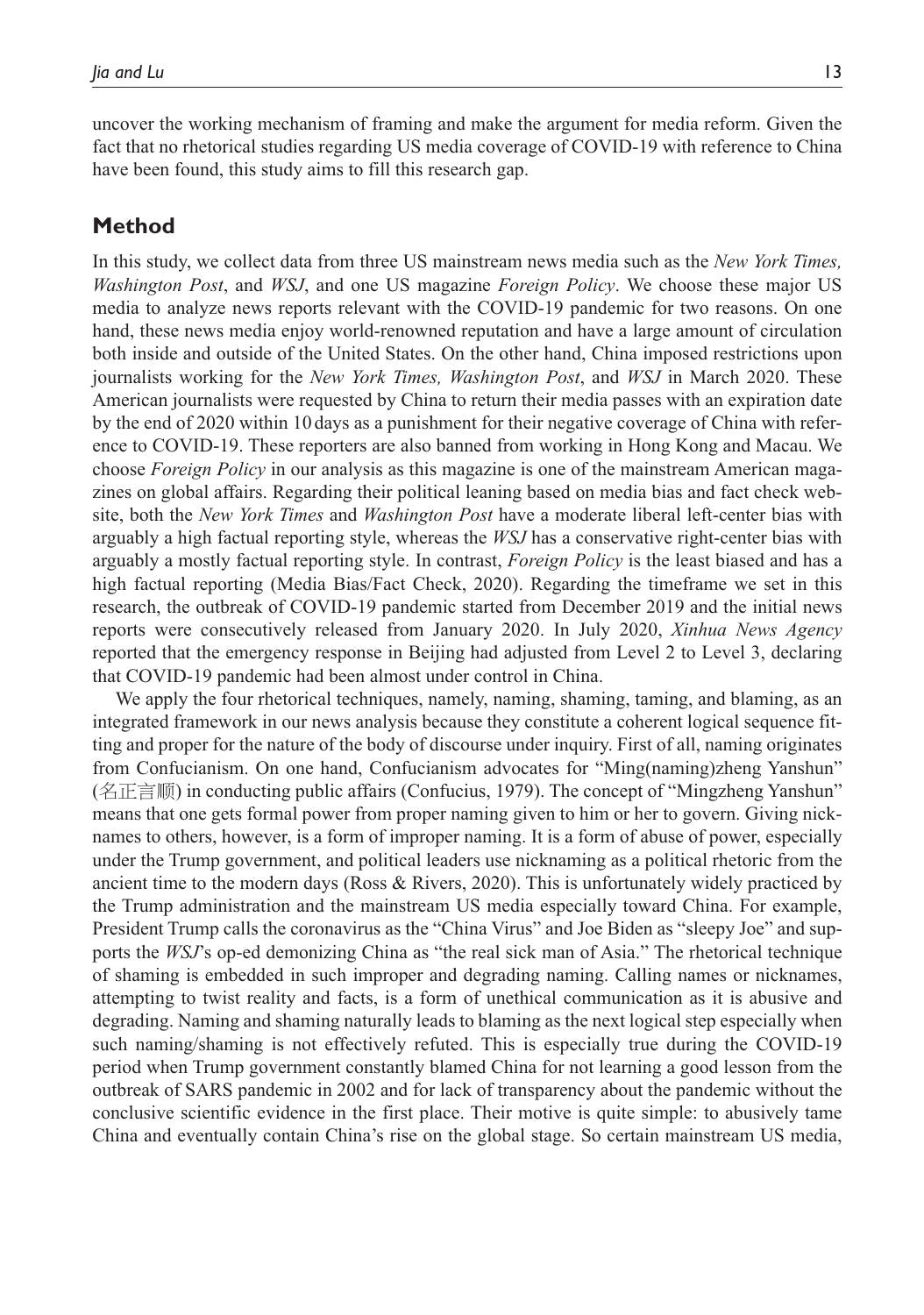orchestrating with and echoing the Trump administration, applies these techniques to China as their agenda-setting tools. The integrated framework of analysis is summarized based on our own observations and understanding, which does not exist in current literature and can be regarded as an innovation of this study.

## **Analysis**

In the following section, we would like to provide a detailed analysis of news framing about COVID-19 with reference to China reported by several US mainstream newspapers plus a magazine since the start of the outbreak on December 31, 2019. We argue that these media, all with a global outlook, are representative of mainstream American media. The *New York Times* is popular and known as a predominantly liberal medium with a sentiment close to that of the Democratic Party, whereas the *Washington Post* and *Foreign Policy* which was first founded by famed Harvard professor Samuel Huntington in 1970 and has been recently acquired by the *Washington Post* tend to be conservative in close proximity to the sentiment of the GOP. The *WSJ*, as a predominantly pro-business-finance journal, privileges the concerns of both middle-income and high-income consumers and finds itself welcomed by both the elites of the Democratic Party and the GOP and beyond.

Western journalism, American journalism in particular, is traditionally described as "watchdog journalism" serving as a type of investigative journalism with an important function to do factchecking, verify the news' validity, and keep a distance from people in power. The role of watchdog journalism plays a significant role in conducting opinion control regarding political corruption and wrongdoings of government officials. Mellado (2015) has identified three dimensions of operationalization, that is, intensity of scrutiny, journalistic voice as a third party, and the source of news event in watchdog journalism. Therefore, watchdog journalism can work well in well-developed democracies. Audience orientation, media political leaning, and news beats are all factors that could impact the role of a watchdog. However, some scholars point out that there are several contradictions regarding the watchdog theory, including ideological conflicts involving class nature, cultural imperialism, and factionalism; system ownership conflicts involving commercialization and monopolization; epistemological contradiction involving cognitive limitation and discourse traps; and methodological contradiction involving polarized reporting and a preset setting (Lu & Hu, 2020). After all, Western watchdog journalism serves for capital and power and demonstrates a strong ideological standing.

Our analysis of a sample of the news reports by the abovementioned American mainstream media confirms the above conclusion to be true. Our analysis reveals that most of their news coverage of China's combat against COVID-19 has used biased and negative tone and adopted, to varying degrees and in various instances, the following rhetorical strategies: naming, shaming, blaming, and taming. Such rhetorical strategies constitute a host of instruments of Trump's overall smear campaign against China.

#### *The application of naming and shaming*

First, the techniques of naming and shaming have been widely applied to tarnish China's image as the virus in the news reports by these media. Naming, in this situation, is a process of designating or ascribing someone as something negative, inferior, or undesirable. Untruthful, unfair, and unjust judgments and attitudes such as stereotypes and biases are embedded in such naming acts. Such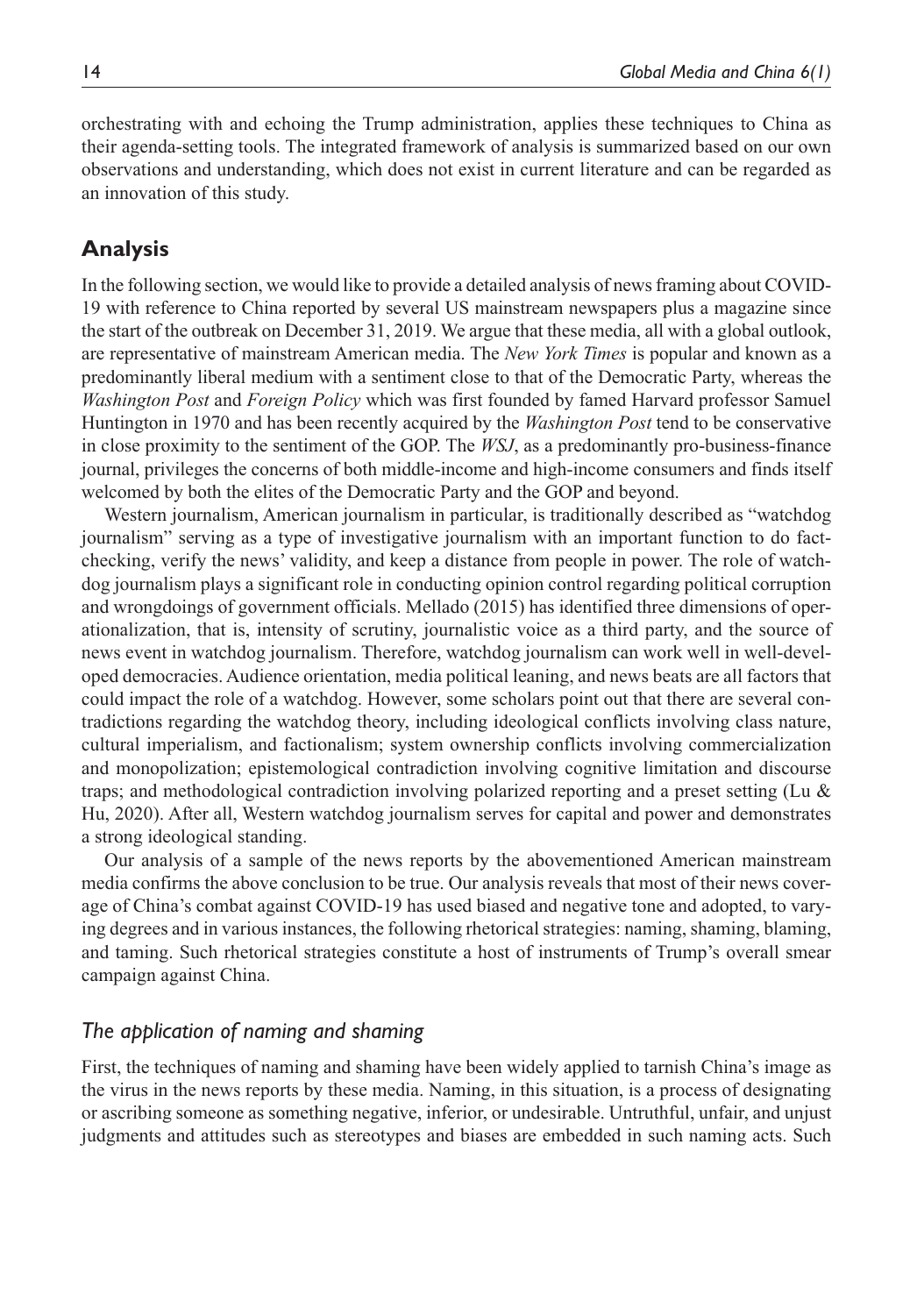naming results in creating the mental discord, lowering the self-esteem, and even depression of the target audience. As a further result, if it lasts long and is in high frequency, the target audience, without tools to fight back and correct it, may very well feel ashamed, discriminated against, and feel self-hating. Therefore, we argue that negative naming go hand in hand with shaming. Indeed, part of the purpose of such negative naming is to cause the target audience to feel ashamed to say the least. The idea that negative naming results in shaming is especially true in Confucianismoriented cultures such as Chinese culture that values face as a form of unique social capital in the social contexts (Jia, 2001). The naming–shaming technique, often used in the cultures of competition and confrontation as a tool for social control, is rarely used explicitly in a collectivist culture such as China. When it is indeed used, it would cause the target audience to lose face (*diulian*) and even lose personhood (*diuren*) in both the moral and social dimensions. It would deprive the target audience of their courage to live a meaningful public life or deprive them of their dignity to live a meaningful life any longer. Such unjust and unfair naming would result in the pains of "slings and arrows" in the heart and mind of the Chinese who are more accustomed to living a conflict-preventive and harmony-oriented life than a conflict-prone and antagonist one.

Trump had started his smear campaign against China long before coronavirus broke out. On his campaign trail for the 2016 presidential election, Candidate Trump would call China names with which most mainstream media in the United States did not resonate often, except populist media such as *Breitbart News* and extreme right-wing media such as *Fox News*. However, since the release of National Security Report by Trump's White House on December 17, 2017, which branded China as "a revisionist power" and as "a strategic rival or competitor" for the United States, more and more American mainstream media have begun to more explicitly and more frequently dance in tune with the Trump administration or Trumpism. A collusion seems to have been built around the China-centered smear campaign among mainstream media, conservative think tank opinion leaders, and a faction of Trump administration officials, especially around the time when China was fully occupying itself in an all-out fight against the coronavirus with few cases reported in the United States.

It is on February 3, 2020, when a highly controversial op-ed titled "China is the real sick man of Asia" was published on its "Global View" column by the *WSJ*. It was written by Walter Russel Mead, a *WSJ* Global View columnist who also serves as the Ravenel B. Curry III Distinguished Fellow in Strategy and Statesmanship at Hudson Institute. The Hudson Institute is known as a rightwing think tank in Washington, DC, which President Trump relies on heavily in policy making. As one can tell, the alliance among the think tank, the media platform, and the Trump White House had been already in place to start escalating a smear campaign against China when the time was ripe. It was most probably conceptualized by right-wing opinion leaders such as Mead whose job is to make the "right" judgment of the situation and make the timely move in shaping the nature and direction of the public opinion about China with regard to coronavirus in consistency with Trump's China policy spelt out in his National Security Strategy. Therefore, the penning and publication of this notorious op-ed is no accident. The formulation of the title of this op-ed which is glaringly discriminatory against China is also not out of innocence and naivety. It is a perfect example of the use of the technique of naming and shaming. Inserted in this naming act is an arbitrary and violent framing and designation of China as an unhealthy and sickly body politic, as a people, and as a civilization prone to diseases and on the brink of death. It intends to erase all the accomplishments of modernization achieved and all the contributions to the world made by generations of generations of Chinese since the collapse of the Qing Dynasty. Particularly, such achievements and contributions have been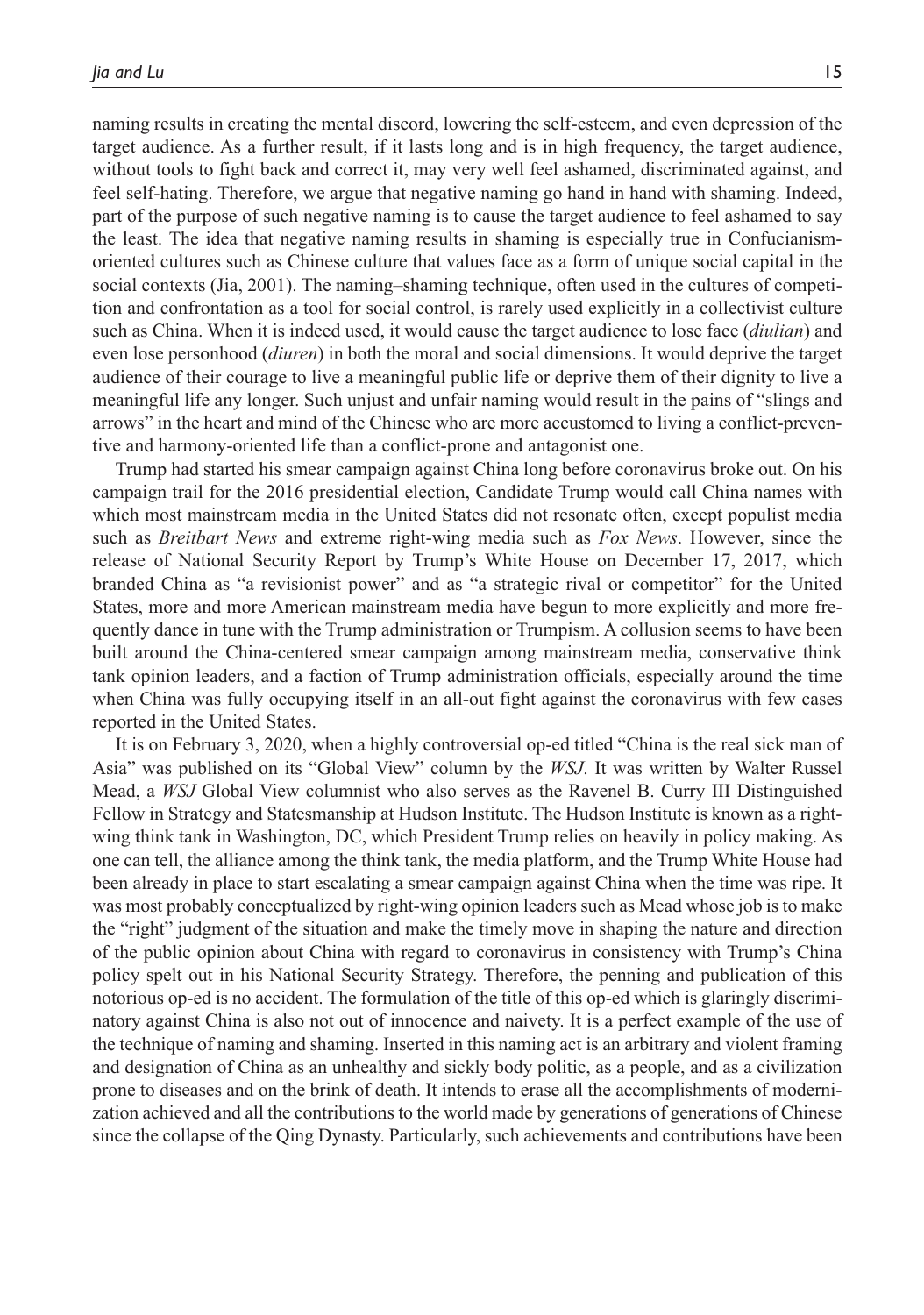made by Chinese people under the leadership of Chinese Communist Party (CCP) since the founding of People's Republic of China (PRC) in 1949 and since the Economic Reform and Open-Door Policy in 1978. This op-ed with its title not only drew heated protests from Chinese government and people of Asian descent in North America and around the world but also the world community, including many Americans. The demand for the *WSJ* to apologize and to remove the op-ed or change its title met with a refusal from the *WSJ*. Mead, the columnist who wrote the op-ed, pretending that he had not known that the *WSJ* Opinion Editorial Board had assigned the obnoxious title to his op-ed, simply shrugged off and recused himself of this opinion thunderstorm which he himself must have masterminded. He must have been self-content watching in his office while sipping a cup of coffee that this firestorm he had successfully ignited using the platform of the *WSJ* was growing to global proportions. Trying to protect Mead as the eye of the storm, the Editorial Board of the *WSJ* opinions section acted as the center of this firestorm.

Having successfully made this branding of China as "the real sick man of Asia" widely known through provocative and controversial means which is a typical example of Trump's communication strategies, Mead and the *WSJ* successfully set the stage on which Trump daringly picked it up and elevated this smear campaign against China onto the podium of the White House. He began to use "China virus," "Wuhan virus," and later "kung flu" to continue the naming/shaming technique in his White House press conferences covered by the media, among others. The intention was obvious. His smear campaign is to reinforce the biased ascription of China as "the real sick man of Asia" initially provided by Mead whose job is to prescribe this biased and discriminatory frame for Trump and the like to hammer and nail down on China. They were hoping that China and Asians around the world would not be able to shed and shake off this tarnished image so that White supremacy would prevail both in the United States and around the world and the United States would continue to prevail as the hegemon in the world. In their calculation, if or when the rest of the world buy into their smearing of China as the real sick man in Asia, consequentially foreign investment and foreign companies would be withdrawn out of China, and international exchanges would be cut off with China. The title of the op-ed sounds like a subtle call to the world to isolate China or put China into quarantine so that China would no longer be a strategic competitor for the United States and the realization of Trump's "America First" doctrine would be guaranteed.

When the controversy erupted about the title of the op-ed, perhaps very few people thought about such grave implications. Today, from Trump's moves to collapse Huawei, to kick Tiktok and WeChat out of the United States and around the world, to his moves to challenge China's sovereignty in a variety of ways such as signing the bills on Hong Kong, Xinjiang, Tibet, Taiwan, the United States' military threats to China on South China Sea and so on and so forth, one can understand why such a title was significant in Trump's smear campaign against China. The op-ed illustrates that naming/ shaming constitutes a sharp weapon of Trump's war against China. It further explains why the *WSJ* and Mead refuse to bow down to the protests and demands against the smear. Finally, it explains why China and Chinese around the world have been feeling hurt and harmed in deep anguish. This labeling/naming/shaming act by Mead has created a new epistemological basis of oppression for media, government officials such as Trump, and people to act upon. As a consequence of such a smear battle coordinated and orchestrated by the conservative intellectual force represented by Mead, the media force represented by the *WSJ*, and the political force represented by Trump against China and Chinese, hundreds of thousands of cases of discrimination against people of Asian descent reportedly occurred in the United States and beyond (Travernise & Oppel, 2020). This may explain why some people now call Trump's China strategy as Chinese Exclusion Act 2.0.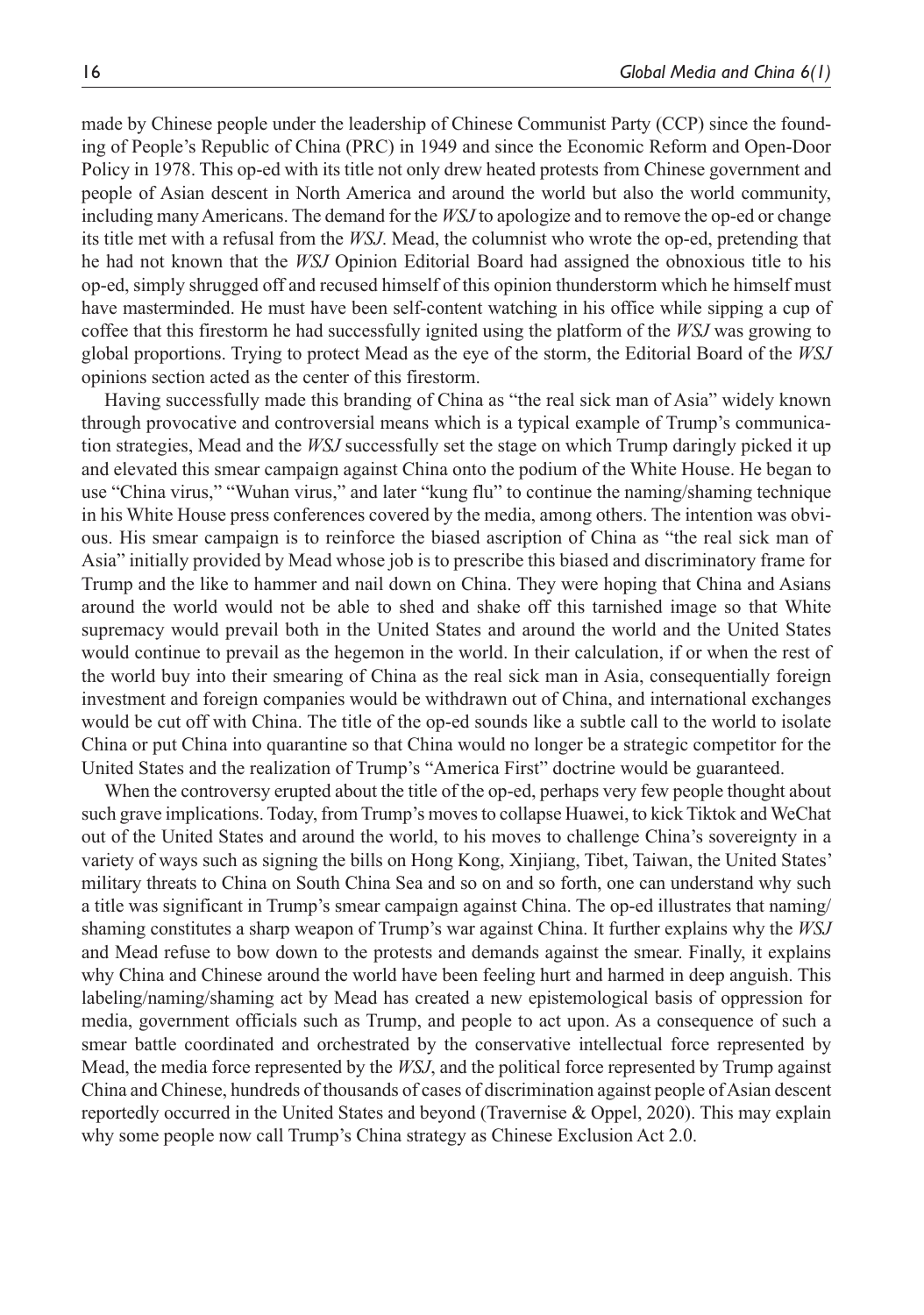While Mead masterminded the smear campaign stunt and the *WSJ* promoted it, it is President Donald J. Trump who used "Chinese virus" that triggered the American society's anti-Asian sentiment. When influential politicians label a group of people in a racist term, it acts like a call for their constituents to take up racist action against the members of the target group. According to an NBC news report, the racist image of China in the United States has been lasting for hundreds of years that Chinese people are noncivilized and unsanitary, and they live in dirty and crowded Chinatown which is full of contagion and disease (Kandil, 2020). The news report released by NBC goes that there are "hundreds of racist and xenophobic incidents" per week and Chinese Americans are even discriminated by Korean Americans and face difficult challenges in their daily life as a consequence of President Trump's use of the term. *Foreign Policy* has directly titled coronavirus as "SARS-AGAIN" and "Chinese Virus" due to China's repetition of the same misbehaviors (Babones, 2020). The report states, "Viruses may be forces of nature, but the coronavirus epidemic clearly seems to have been China-made." On social media such as twitter, it is found that there are many rumors and racist posts targeting China and other Asian people, naming coronavirus as "Kung flu," "Chinese virus," and "communist virus" (Yan, 2020) following Trump's initial use of the term. According to a news report done by the *New York Times*, when asked about his opinion upon naming the virus as "Chinese virus," President Trump thought he did not allegedly discriminate Chinese people but only stated a fact that "the illness was first detected in China" (Rogers et al., 2020). To his constituents, Trump's use of the naming technique reflected his opinion of the coronavirus as a China threat. Moreover, Mike Pompeo, US Secretary of State, publicly named the virus as "Wuhan virus" in a press briefing. The war against the coronavirus is also named by *Foreign Policy* as "people's war" as the reporter believes that maintaining internal social stability is CCP's top priority to control any potential social chaos (Fu, 2020). Such chaos includes cultural, mental, and societal hazards, and organized collective action is under strict scrutiny by the government.

Apart from the controversial op-ed released by the *WSJ*, there are other news articles about President Trump's calling COVID-19 as "kung-flu" published by *Forbes* magazine, *The Economic Times, BBC News*, the *Hindustan Times*, and so on. It should be noted that most news reports keep an objective and neutral tone saying that Trump used this term to only emphasize the virus had originated in China. Besides, many news media show sympathy and concern for Asian Americans facing racism and used various expert opinions regarding Trump's "China virus" and "kung flu." Although the framing effect of using "China virus" and "kung flu" by news media might have an impact upon audiences' attitudes toward China, a poll finds that 66% Americans think the use of "China virus" is inappropriate (*The Hill*, 2020). Therefore, as we can see, the application of the techniques of naming and shaming by news media such as the *WSJ* turns into the game of blaming the Chinese political system with a Trumpian political agenda behind it.

#### *The application of blaming*

Second, news reports by the sampled media have often employed the blaming technique. Blaming typically takes the form of other-directed wrongful and outright fingering-pointing at the target audience without any intention to reflect upon one's own actions and to take one's own responsibility. It is a tool to scapegoat an outsider, in this case, China, and shift the responsibility from the Trump administration to China for his poor management of coronavirus resulting in more than 19.7 million cases of patients and 3,41,000 deaths in the United States by December 30, 2020, according to the *New York Times*. The real purpose of such blaming is Trump has been shifting the blame away from him to China to win his eventual unsuccessful bid for the second-term presidency.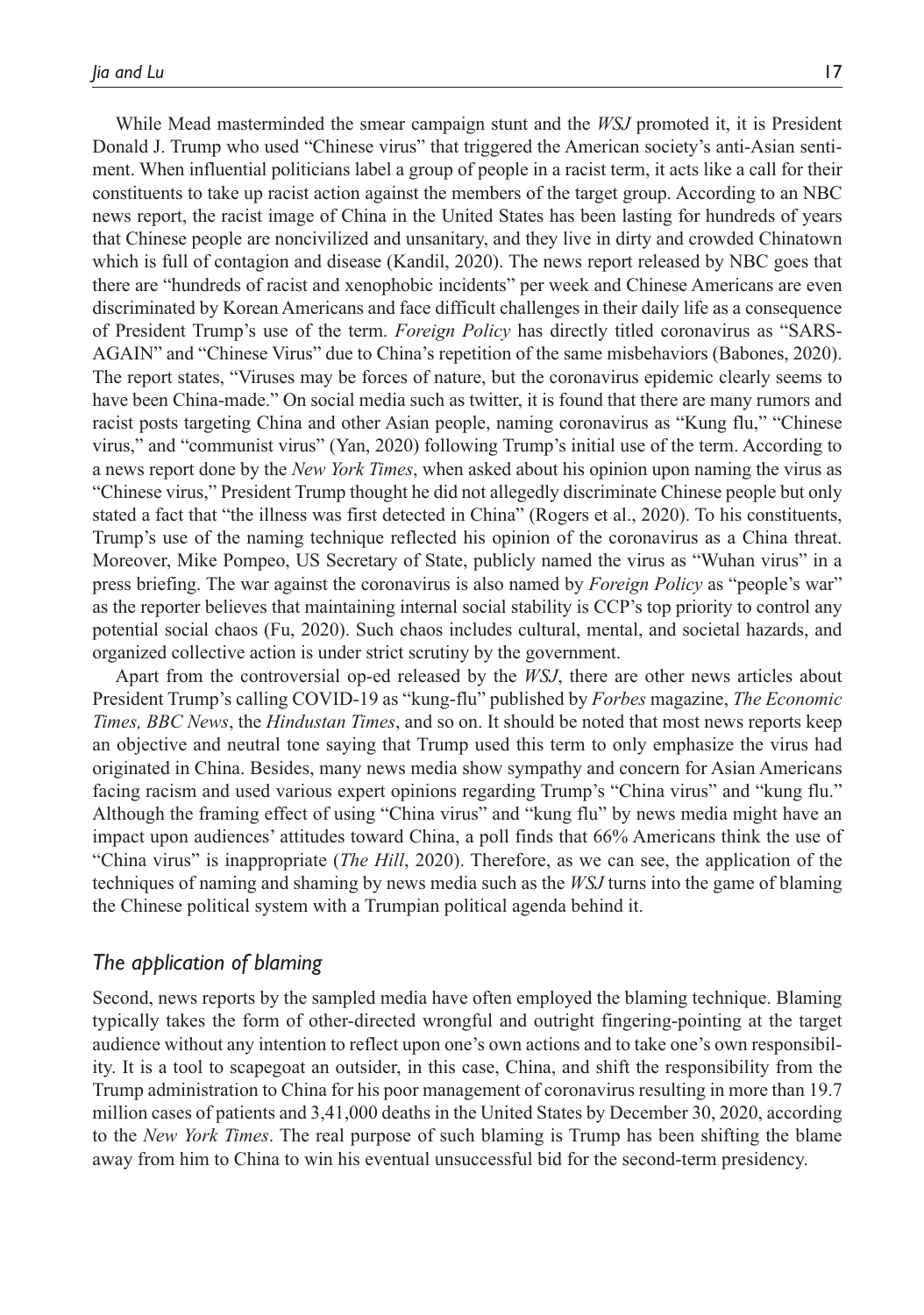*Foreign Policy* blamed Chinese government for not learning a good lesson from the SARS epidemic for two major reasons (Babones, 2020). One is the insufficient regulation and control of potential danger and health risks posed by live animal markets; the other is suppressing epidemic information by Chinese government as a state secret, which seriously delayed the timely and necessary action and consequently led to an unstoppable tragedy. Besides, the CCP has also been blamed to use a propaganda narrative to boast its political system's superiority, that is, the China model under totalitarian state capitalism during the coronavirus pandemic era is more effective than a laissez faire society such as the United States. As an authoritarian regime described by *Foreign Policy*, China locked people in their homes, conducted city lockdown, and used heavyhanded police to arrest people who complained about the central government's policy to ensure both health safety and social stability. The *New York Times* even published a news report consisting of a conspiracy theory and a title of "Chinese Agents Spread Messages That Sowed Virus Panic in US" (Wong et al., 2020). Although journalists stated the message that "The Trump administration was about to lock down the entire country" was a piece of fake news clarified by the White House's National Security Council, they still use such an inflammatory title to attract readers' eyeball.

The reporting style of blaming also comes with rising skepticism. The *Washington Post* published an article saying that "Leaked contents of the cable sparked unproven speculation from senior US officials beginning in April that the outbreak occurred as a result of an accident at the Wuhan Institute of Virology" (Hudson & Jones, 2020). Although President Trump said he was highly confident that the virus had leaked out from a Chinese lab, he still could not provide any evidence to the public. Therefore, this kind of news would verify nothing but increase the public's anxiety and hatred toward China and therefore regarded Chinese people as their enemy. The *WSJ* also revealed that one of the most plausible explanations for Chinese Government to cover up the epidemic is Wuhan lab's accidental leak that should require an outside inspection. Furthermore, the *Washington Post* columnist Fareed Zakaria blamed about China's post-coronavirus foreign policy as "China's strategic blunders" regarding China's territorial dispute and incursion into India, China's cyberattacks against Australia, China's confrontational and aggressive style of Foreign Ministry spokesperson Zhao Lijian, and increasing tensions with other neighboring countries such as Malaysia, Japan, and Philippines (Zakaria, 2020).

*Foreign Policy* published many pieces of opinion and articles directly blaming China with a history of mishandling epidemic outbreaks like SARS in 2003 such as "China is avoiding blame by trolling the world" by censoring and detaining brave doctors (Hamid, 2020); China deceived the World Health Organization by delivering the message "The possibility of limited human-to-human transmission cannot be excluded, but the risk of sustained transmission is low" (Gilsinan, 2020); and Chinese media and diplomats legitimized conspiracy theories on social media by claiming that the United States is the place where the virus originated (DiResta, 2020). *Foreign Policy* also invited columnists of the Chinese descent with a liberal orientation to write an analysis. Tracy Wen Liu, an author, reporter, and translator, wrote a news report on her personal experience of how the authoritarian regime's censorship works to suppress domestic panic and potential stability. Chinese Government's censorship strategies include closing large numbers of Weibo accounts that supported medical staff and helped COVID-19 victims, threatening people who personally posted pictures or delivered what had happened on a daily basis in the pandemic epicenter without obtaining consent from the government, and deleting brave reports done by *Caixin*, the *Paper, Renwu*, and Fangfang's *Wuhan Diary* (T. W. Liu, 2020). Another article published by *Foreign Policy* publicly questions China's data authenticity by analyzing and discussing a leaked Chinese virus database that covers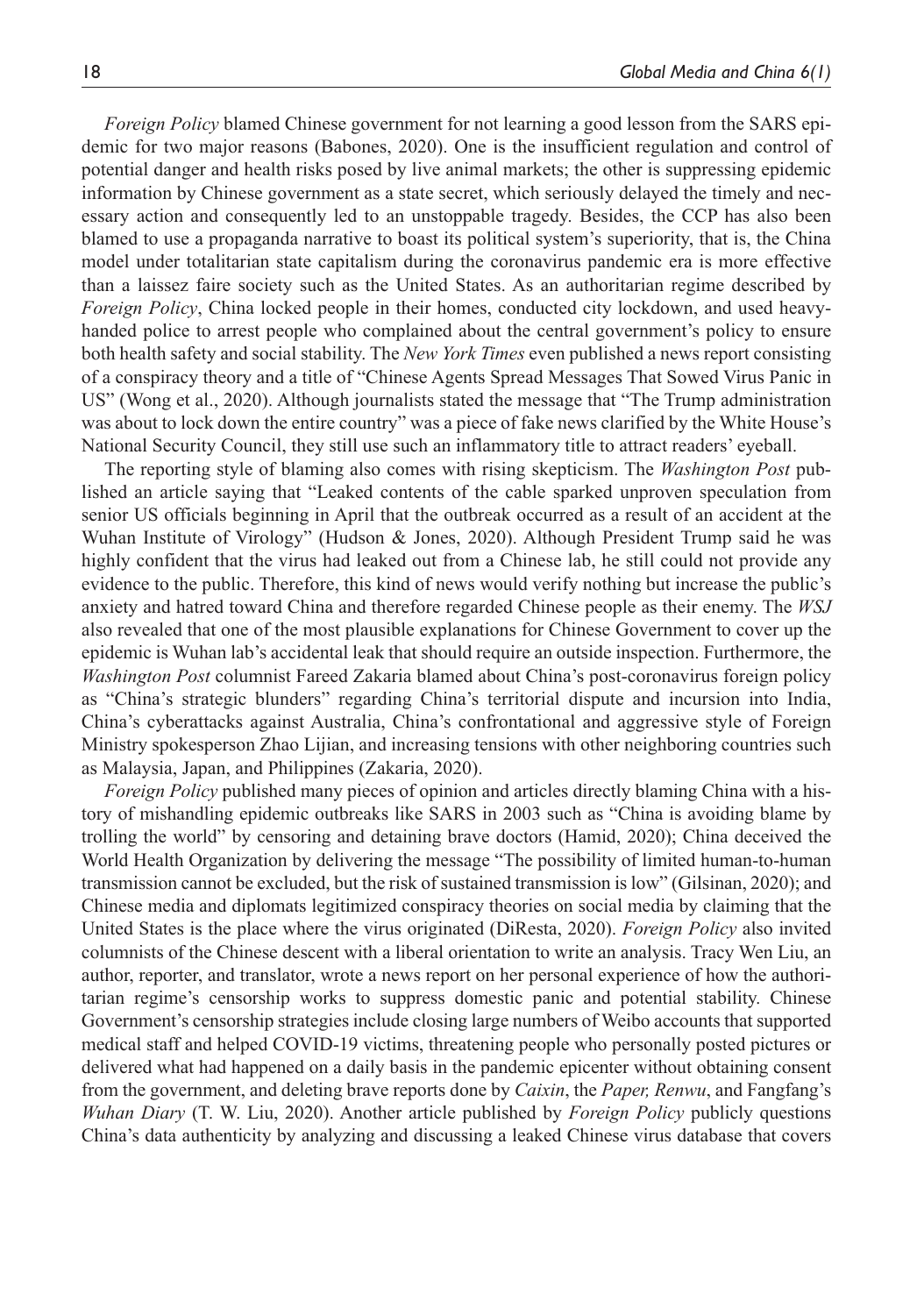more than 230 cities with 640,000 people infected (Fish & Sinclair, 2020). It is further reported that this database containing rich information of coronavirus deaths and cases has been leaked by the National University of Defense Technology in China. Although we do not clearly know how these data were collected, the report insinuates that this dataset is more trustworthy than the official one released by Chinese Government due to its propagandistic and politicized nature.

## *The application of taming*

While we find that the technique of taming is not used explicitly and directly against China by the sampled US media, the US media's naming, shaming, and blaming on China with reference to COVID-19 have created the public opinion environment that offered the US government incentives to tame China mostly in its efforts to decouple China from the United States in technology, culture and education, and so on. For example, President Trump used the technique of taming against China's high-tech companies such as Huawei, Tik Tok, and Tencent. The US military's drills near and drones' daily flight over South China Sea, challenging China's territorial integrity, the US Congress' 366 bills against China with the biggest increase during our sampled timeframe, and so on all illustrate the consistent and incessant use of the containment strategy to coerce China into an abandonment of China's development strategy and force China into its subjugation to the United States. *Foreign Policy* reported that "the use of Huawei equipment really does pose a security risk for fifth-generation (5G) networks, and China really has ignored its international treaty obligations in the South China Sea" (Babones, 2020). Nine Chinese media entities such as *China Central Television, China Global Television Network*, the *People's Daily, Xinhua News Agency*, the *Global Times, China Daily Distribution Corporation, China News Services, China Radio International*, and *Hai Tian Development USA* are listed by US Department of State (2020) as foreign government missions that are directly controlled by Chinese Government. Chinese Government expelled US correspondents located in China working for the *Washington Post*, the *New York Times*, and the *WSJ* in retaliation. However, this kind of retaliation is exerting adverse effect on China itself because the lack of US journalists in person in China tend to force US media to produce more biased news reports in the Trump era toward China without enough journalists' firsthand gathering of news from China. The current China–US relationship has been worsening in many aspects. The mutual crackdown upon news agencies and journalists of both countries has been undermining the basic venues of people-to-people communication. Such mutually harmful decoupling between the United States and China is, to quite an extent, attributable to the negative media reports on China using techniques of naming/shaming and blaming exemplified by the *WSJ* op-ed.

## **The fourth branch of government or the fourth estate?**

Is the American media still the fourth estate or is it becoming the fourth branch of government? The above analysis of the media reports with a focus on the *WSJ* op-ed offers a clear answer to the question: The American media is becoming more of the fourth branch of government and less of the fourth estate under the Trump administration particularly with regard to foreign affairs such as issues about China. The role of the American media has been found to consistently and irrevocably support the Trump doctrine despite their barking and bickering against and over Trump. To serve Trump's National Security Strategy, the US media has gone as mad and desperate as Trump has and as madness can be. The American media, lacking the courage to be genuinely independent, self-critical, and critical of the government, is in a fundamental ethical and professional crisis.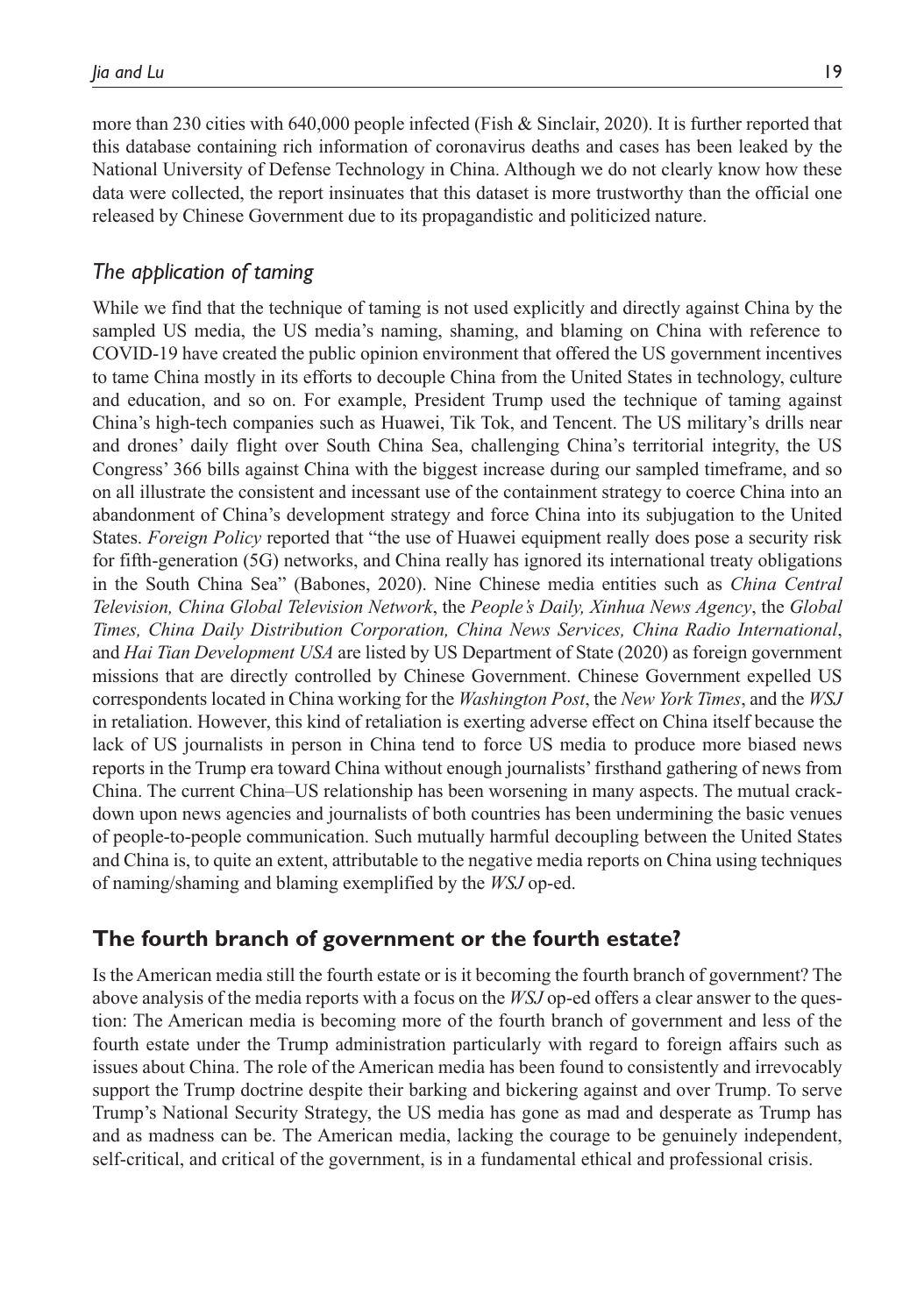## **Conclusion**

In this article, we have analyzed news reports on China's COVID-19 done by several US mainstream news media, including the *New York Times*, the *WSJ*, the *Washington Post*, and *Foreign Policy*. We find that there are four main rhetorical techniques applied by these media agencies, that is, naming, shaming, blaming, and taming, based on our own observations and understanding. We use this analytical framework consisting of these four techniques to conduct the news analysis because we find it most capable of generating insights about the data at hand, revealing the mechanism of this body of discourse, and uncovering the ulterior motives of these media. We hold that these findings enrich our understanding of media framing in that media framing is not only inherent, but also can be strategically and ideologically deployed and exaggerated to achieve a given political goal. However, we are also aware of our research limitations. Our study does not cover ordinary citizens' reactions on social media, and the number of media we focus on is also limited. Thus, future directions along this line of research could involve sentiment analysis by using social network analysis on major media platforms, and the criteria to select media agencies can take political spectrum into consideration, and further quantitative content analysis could be applied in relative study.

We also find the emergence of the following patterns of use of the techniques based on the above analysis: While shaming is almost always implicated in each documented instance of naming, blaming and taming are found to be either both implicated in naming or occur independently. Together, they constitute a host of rhetorical ropes to put the target audience into a physical–mental chain for exploitation and oppression. These acts are both highly unethical and blatantly illegal. They must be protested, litigated against, and stopped. While we applaud for Black Lives Matter (BLM) movement taking place in the United States and beyond, the exclusion of the issues of discrimination and oppression against China and people of Asian origin in the form of Chinese Exclusion Act 2.0 in the BLM movement and in the United States media coverage of the BLM movement reveals a major limitation and flaw of the BLM movement and the selective blindness of the media. The silence of these sampled American mainstream media on Tennessee senator Marsha Blackburn's most recent tirade against Chinese nation and civilization as having a 5000years' history of "cheating and stealing" can only reveal their complicity with the anti-China forces of the United States in another form. The silence of the US Congress, the American society, and the global public opinion arena, and particularly the US media on Trump's push for Chinese Exclusion Act 2.0 and Cold War 2.0 with China constitutes a form of complicity that may backfire or backbite. It is high time that the American media became a real watchdog with an American soul again regardless of types of issues, be they domestic or global.

#### **Funding**

The author(s) received no financial support for the research, authorship, and/or publication of this article.

#### **ORCID iDs**

Wenshan Jia **D** <https://orcid.org/0000-0001-9823-9615> Fangzhu Lu <https://orcid.org/0000-0001-6857-4180>

#### **References**

Allport, G. W., & Postman, L. (1947). *The psychology of rumor*. Russell & Russell Publisher. Babones, S. (2020, April 6). The "Chinese virus" spread along the New Silk Road. *Foreign Policy*. [https://](https://foreignpolicy.com/2020/04/06/chinese-coronavirus-spread-worldwide-on-new-silk-road/) [foreignpolicy.com/2020/04/06/chinese-coronavirus-spread-worldwide-on-new-silk-road/](https://foreignpolicy.com/2020/04/06/chinese-coronavirus-spread-worldwide-on-new-silk-road/)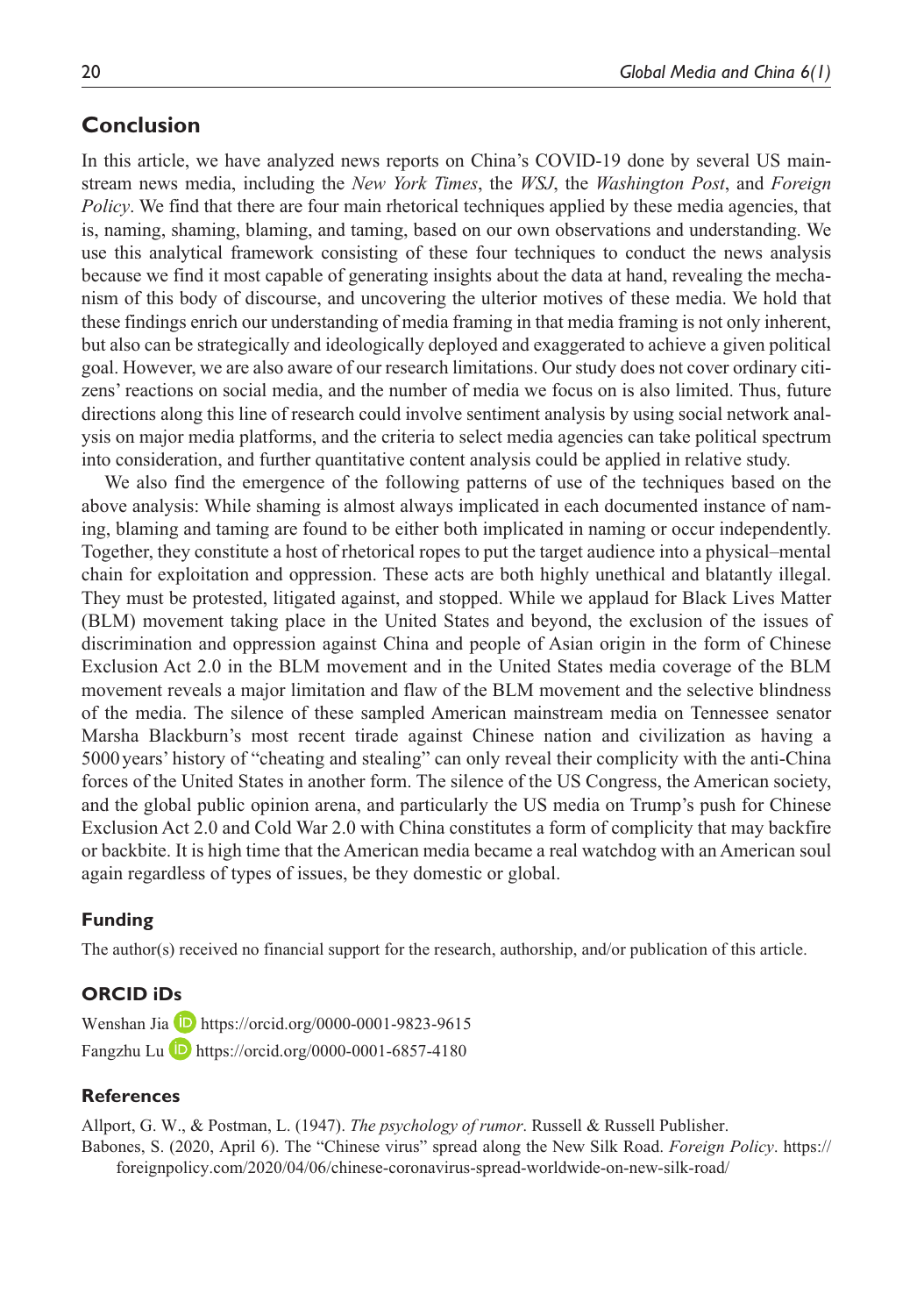- Basak, R., Sural, S., Ganguly, N., & Ghosh, S. K. (2019). Online public shaming on twitter: Detection, analysis, and mitigation. *IEEE Transactions on Computational Social Systems*, *6*(2), 208–220. 10.1109/ TCSS.2019.2895734
- Beaudoin, C. E. (2007). SARS news coverage and its determinants in China and the US. *International Communication Gazette*, *69*(6), 509–524. <https://doi.org/10.1177/1748048507082839>
- Bright, J., Au, H., Bailey, H., Elswah, M., Schliebs, M., Marchal, N., & Howard, P. N. (2020). *Coronavirus coverage by state-backed English-language news sources*. [https://comprop.oii.ox.ac.uk/wp-content/](https://comprop.oii.ox.ac.uk/wp-content/uploads/sites/93/2020/04/Coronavirus-Coverage-by-State-Backed-English-Language-News-Sources.pdf) [uploads/sites/93/2020/04/Coronavirus-Coverage-by-State-Backed-English-Language-News-Sources.pdf](https://comprop.oii.ox.ac.uk/wp-content/uploads/sites/93/2020/04/Coronavirus-Coverage-by-State-Backed-English-Language-News-Sources.pdf)
- Carter, R. T., Lau, M. Y., Johnson, V., & Kirkinis, K. (2017). Racial discrimination and health outcomes among racial/ethnic minorities: A meta-analytic review. *Journal of Multicultural Counseling and Development*, *45*(4), 232–259.
- Confucius. (1979). *The analects (Lun yü)* (D. C. Lau, Trans.). Penguin Books.
- DeMeritt, J. H. (2012). International organizations and government killing: Does naming and shaming save lives? *International Interactions*, *38*(5), 597–621.<https://doi.org/10.1002/jmcd.12076>
- Devlin, K., Silver, L., & Huang, C. (2020). *Views of China increasingly negative amid coronavirus outbreak*. Pew Research Center. [https://www.pewresearch.org/global/2020/04/21/u-s-views-of-china-increas](https://www.pewresearch.org/global/2020/04/21/u-s-views-of-china-increasingly-negative-amid-coronavirus-outbreak/)[ingly-negative-amid-coronavirus-outbreak/](https://www.pewresearch.org/global/2020/04/21/u-s-views-of-china-increasingly-negative-amid-coronavirus-outbreak/)
- DiResta, R. (2020, April 11). For China, the "USA Virus" is a geopolitical ploy. *The Atlantic*. [https://www.](https://www.theatlantic.com/ideas/archive/2020/04/chinas-covid-19-conspiracy-theories/609772/) [theatlantic.com/ideas/archive/2020/04/chinas-covid-19-conspiracy-theories/609772/](https://www.theatlantic.com/ideas/archive/2020/04/chinas-covid-19-conspiracy-theories/609772/)
- Fish, S. I., & Sinclair, K. M. (2020, May 12). Leaked Chinese virus database covers 230 cities, 640,000 updates. *Foreign Policy*. [https://foreignpolicy.com/2020/05/12/leaked-chinese-coronavirus-database](https://foreignpolicy.com/2020/05/12/leaked-chinese-coronavirus-database-number-cases/)[number-cases/](https://foreignpolicy.com/2020/05/12/leaked-chinese-coronavirus-database-number-cases/)
- Fu, D. (2020, May 5). China has a playbook for managing coronavirus chaos. *Foreign Policy*. [https://foreign](https://foreignpolicy.com/2020/05/05/china-coronavirus-chaos-playbook-stability/)[policy.com/2020/05/05/china-coronavirus-chaos-playbook-stability/](https://foreignpolicy.com/2020/05/05/china-coronavirus-chaos-playbook-stability/)
- Gilsinan, K. (2020, April 12). How China deceived the WHO. *The Atlantic*. [https://www.theatlantic.com/](https://www.theatlantic.com/politics/archive/2020/04/world-health-organization-blame-pandemic-coronavirus/609820/) [politics/archive/2020/04/world-health-organization-blame-pandemic-coronavirus/609820/](https://www.theatlantic.com/politics/archive/2020/04/world-health-organization-blame-pandemic-coronavirus/609820/)
- Hamid, S. (2020, March 19). China is avoiding blame by trolling the world. *The Atlantic*. [https://www.theat](https://www.theatlantic.com/ideas/archive/2020/03/china-trolling-world-and-avoiding-blame/608332/)[lantic.com/ideas/archive/2020/03/china-trolling-world-and-avoiding-blame/608332/](https://www.theatlantic.com/ideas/archive/2020/03/china-trolling-world-and-avoiding-blame/608332/)
- *The Hill*. (2020, July). *Poll: 66 percent say use of terms "kung flu," "China virus" inappropriate*. [https://the](https://thehill.com/hilltv/what-americas-thinking/507136-poll-66-percent-say-use-of-terms-kung-flu-china-virus)[hill.com/hilltv/what-americas-thinking/507136-poll-66-percent-say-use-of-terms-kung-flu-china-virus](https://thehill.com/hilltv/what-americas-thinking/507136-poll-66-percent-say-use-of-terms-kung-flu-china-virus)
- Holton, A., Weberling, B., Clarke, C. E., & Smith, M. J. (2012). The blame frame: Media attribution of culpability about the MMR–autism vaccination scare. *Health Communication*, *27*(7), 690–701. [https://doi.](https://doi.org/10.1080/10410236.2011.633158) [org/10.1080/10410236.2011.633158](https://doi.org/10.1080/10410236.2011.633158)
- Hudson, J., & Jones, N. (2020, July 18). State Department releases cable that launched claims that coronavirus escaped from Chinese lab. *The Washington Post*. [https://www.washingtonpost.com/](https://www.washingtonpost.com/national-security/state-department-releases-cable-that-launched-claims-that-coronavirus-escaped-from-chinese-lab/2020/07/17/63deae58-c861-11ea-a9d3-74640f25b953_story.html) [national-security/state-department-releases-cable-that-launched-claims-that-coronavirus-escaped-from](https://www.washingtonpost.com/national-security/state-department-releases-cable-that-launched-claims-that-coronavirus-escaped-from-chinese-lab/2020/07/17/63deae58-c861-11ea-a9d3-74640f25b953_story.html)[chinese-lab/2020/07/17/63deae58-c861-11ea-a9d3-74640f25b953\\_story.html](https://www.washingtonpost.com/national-security/state-department-releases-cable-that-launched-claims-that-coronavirus-escaped-from-chinese-lab/2020/07/17/63deae58-c861-11ea-a9d3-74640f25b953_story.html)
- Jia, W. (2001). *The remaking of Chinese character and identity in the 21st century: The Chinese face practices*. Praeger.
- Jia, W. (2020, February 7). We-media shouldn't be a plague of false news. *China Daily*. [http://global.china](http://global.chinadaily.com.cn/a/202002/07/WS5e3ca156a3101282172759b9.html)[daily.com.cn/a/202002/07/WS5e3ca156a3101282172759b9.html](http://global.chinadaily.com.cn/a/202002/07/WS5e3ca156a3101282172759b9.html)
- Kandil, Y. C. (2020, March 27). Asian Americans report over 650 racist acts over last week, new data says. *NBC News*. [https://www.nbcnews.com/news/asian-america/asian-americans-report-nearly-500-racist](https://www.nbcnews.com/news/asian-america/asian-americans-report-nearly-500-racist-acts-over-last-week-n1169821)[acts-over-last-week-n1169821](https://www.nbcnews.com/news/asian-america/asian-americans-report-nearly-500-racist-acts-over-last-week-n1169821)
- Laurencin, C. T., & McClinton, A. (2020). The COVID-19 pandemic: A call to action to identify and address racial and ethnic disparities. *Journal of Racial and Ethnic Health Disparities*. [https://link.springer.com/](https://link.springer.com/content/pdf/10.1007/s40615-020-00756-0.pdf) [content/pdf/10.1007/s40615-020-00756-0.pdf](https://link.springer.com/content/pdf/10.1007/s40615-020-00756-0.pdf)
- Liu, T. W. (2020, July 7). China's second wave of coronavirus censorship is here. *Foreign Policy*. [https://](https://foreignpolicy.com/2020/07/07/china-virus-censorship-death/) [foreignpolicy.com/2020/07/07/china-virus-censorship-death/](https://foreignpolicy.com/2020/07/07/china-virus-censorship-death/)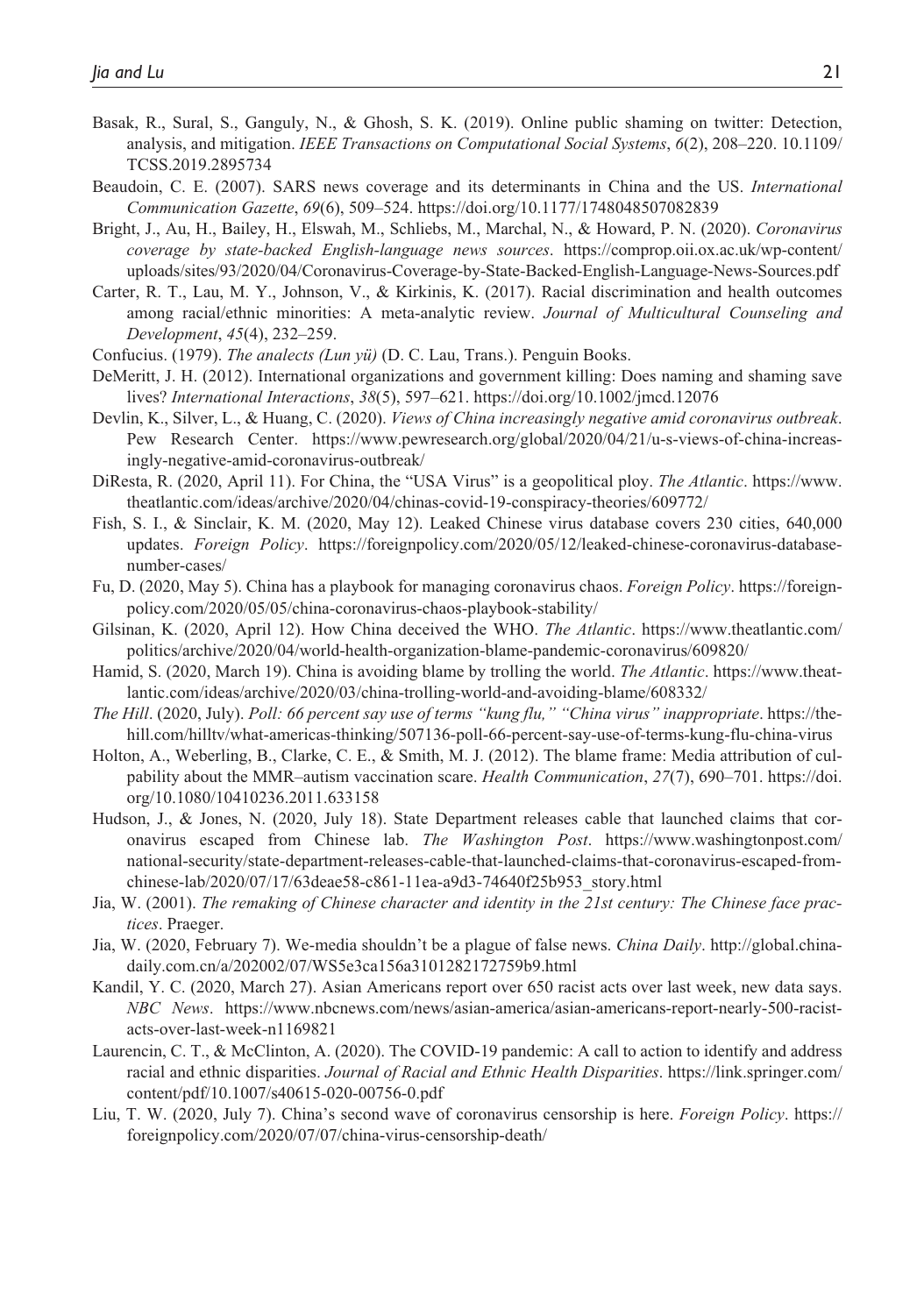- Lu, H. L., & Hu, Y. (2020). Being aware of discourse trap of western cultural hegemony: Analyzing Chinese COVID-19 news coverage done by the U.S. media. *Xinwen Zhanxian*, *2020*(8) (in Chinese),114–118.
- Media Bias/Fact Check. (2020, December 30). *Wall Street Journal/Washington Post/New York Times/ Foreign Policy*.<https://mediabiasfactcheck.com>
- Mejova, Y., & Kalimeri, K. (2020). Advertisers jump on coronavirus bandwagon: Politics, news, and business. arXiv preprint arXiv:2003.00923.<https://arxiv.org/abs/2003.00923>
- Mellado, C. (2015). Professional roles in news content: Six dimensions of journalistic role performance. *Journalism Studies*, *16*(4), 596–614. <https://doi.org/10.1080/1461670X.2014.922276>
- Meng, J., & Berger, B. K. (2008). Comprehensive dimensions of government intervention in crisis management: A qualitative content analysis of news coverage of the 2003 SARS epidemic in China. *China Media Research*, *4*(1), 19–28. [https://www.researchgate.net/profile/Bruce\\_Berger8/publication/228354539\\_](https://www.researchgate.net/profile/Bruce_Berger8/publication/228354539_dimensions_of_government_intervention_in_crisis_management_A_qualitative_content_analysis_of_news_coverage_of_the_2003_SARS_epidemic_in_China/links/546decee0cf2a7492c56d3b3/dimensions-of-government-intervention-in-crisis-management-A-qualitative-content-analysis-of-news-coverage-of-the-2003-SARS-epidemic-in-China.pdf) dimensions of government intervention in crisis management A qualitative content analysis of news coverage of the 2003 SARS epidemic in China/links/546decee0cf2a7492c56d3b3/ [dimensions-of-government-intervention-in-crisis-management-A-qualitative-content-analysis-of-news](https://www.researchgate.net/profile/Bruce_Berger8/publication/228354539_dimensions_of_government_intervention_in_crisis_management_A_qualitative_content_analysis_of_news_coverage_of_the_2003_SARS_epidemic_in_China/links/546decee0cf2a7492c56d3b3/dimensions-of-government-intervention-in-crisis-management-A-qualitative-content-analysis-of-news-coverage-of-the-2003-SARS-epidemic-in-China.pdf)[coverage-of-the-2003-SARS-epidemic-in-China.pdf](https://www.researchgate.net/profile/Bruce_Berger8/publication/228354539_dimensions_of_government_intervention_in_crisis_management_A_qualitative_content_analysis_of_news_coverage_of_the_2003_SARS_epidemic_in_China/links/546decee0cf2a7492c56d3b3/dimensions-of-government-intervention-in-crisis-management-A-qualitative-content-analysis-of-news-coverage-of-the-2003-SARS-epidemic-in-China.pdf)
- Moser, D. (2020). A fearful asymmetry: Covid-19 and America's information deficit with China. *The Asia-Pacific Journal*, *18*(14).<https://apjjf.org/2020/14/Moser.html>
- Nielsen, R. K., Fletcher, R., Newman, N., Brennen, S. J., & Howard, P. N. (2020). *Navigating the "infodemic": How people in six countries access and rate news and information about coronavirus*. Reuters Institute.
- Oppenheim, J. (2020). Professor tracks rise in racism linked to pandemic. *San Francisco State News*. [https://](https://news.sfsu.edu/news-story/professor-tracks-rise-racism-linked-pandemic) [news.sfsu.edu/news-story/professor-tracks-rise-racism-linked-pandemic](https://news.sfsu.edu/news-story/professor-tracks-rise-racism-linked-pandemic)
- Park, H. W., Park, S., & Chong, M. (2020). Conversations and medical news frames on Twitter: Infodemiological study on COVID-19 in South Korea. *Journal of Medical Internet Research*, *22*(5), Article e18897. <https://doi.org/10.2196/18897>
- Pawson, R. (2002). Evidence and policy and naming and shaming. *Policy Studies*, *23*(3), 211–230. [https://doi.](https://doi.org/10.1080/0144287022000045993) [org/10.1080/0144287022000045993](https://doi.org/10.1080/0144287022000045993)
- Roelofs, P. (2014). Framing and blaming: Discourse analysis of the Boko Haram uprising, July 2009. In *Boko Haram: Islamism, politics, security and the state in Nigeria* (pp. 110–131). African Studies Centre. [https://](https://openaccess.leidenuniv.nl/bitstream/handle/1887/23853/ASC-075287668-3441-01.pdf?sequence=2-#page=120) [openaccess.leidenuniv.nl/bitstream/handle/1887/23853/ASC-075287668-3441-01.pdf?sequence=2-](https://openaccess.leidenuniv.nl/bitstream/handle/1887/23853/ASC-075287668-3441-01.pdf?sequence=2-#page=120) [#page=120](https://openaccess.leidenuniv.nl/bitstream/handle/1887/23853/ASC-075287668-3441-01.pdf?sequence=2-#page=120)
- Rogers, K., Jakes, L., & Swanson, A. (2020, March 19). Trump defends using "Chinese Virus" label, ignoring growing criticism. *The New York Times*. [https://www.nytimes.com/2020/03/18/us/politics/china-virus.](https://www.nytimes.com/2020/03/18/us/politics/china-virus.html) [html](https://www.nytimes.com/2020/03/18/us/politics/china-virus.html)
- Ross, A. S., & Rivers, D. J. (2020). Donald Trump, legitimisation and a new political rhetoric. *World Englishes*, *39*, 623–637.
- Sharma, K., Seo, S., Meng, C., Rambhatla, S., & Liu, Y. (2020). Covid-19 on social media: Analyzing misinformation in twitter conversations. arXiv preprint arXiv:2003.12309. <http://128.84.4.27/abs/2003.12309>
- Shih, T. J., Wijaya, R., & Brossard, D. (2008). Media coverage of public health epidemics: Linking framing and issue attention cycle toward an integrated theory of print news coverage of epidemics. *Mass Communication & Society*, *11*(2), 141–160.<https://doi.org/10.1080/15205430701668121>
- Snyder, J. (2020). Backlash against naming and shaming: The politics of status and emotion. *The British Journal of Politics and International Relations*, *22*, 644–653.<https://doi.org/10.1177/1369148120948361>
- Travernise, S., & Oppel, R. A., Jr. (2020, March 23). *Spit on, yelled at, attacked: Chinese Americans fear for their safety*.<https://www.nytimes.com/2020/03/23/us/chinese-coronavirus-racist-attacks.html>
- University Development. (2020). *Professor Russell Jeung tracks coronavirus-related racism*. San Francisco State University.<https://develop.sfsu.edu/professor-russell-jeung-tracks-coronavirus-related-racism>
- US Department of State. (2020, June). *Designation of additional Chinese media entities as foreign missions*. <https://www.state.gov/designation-of-additional-chinese-media-entities-as-foreign-missions/>